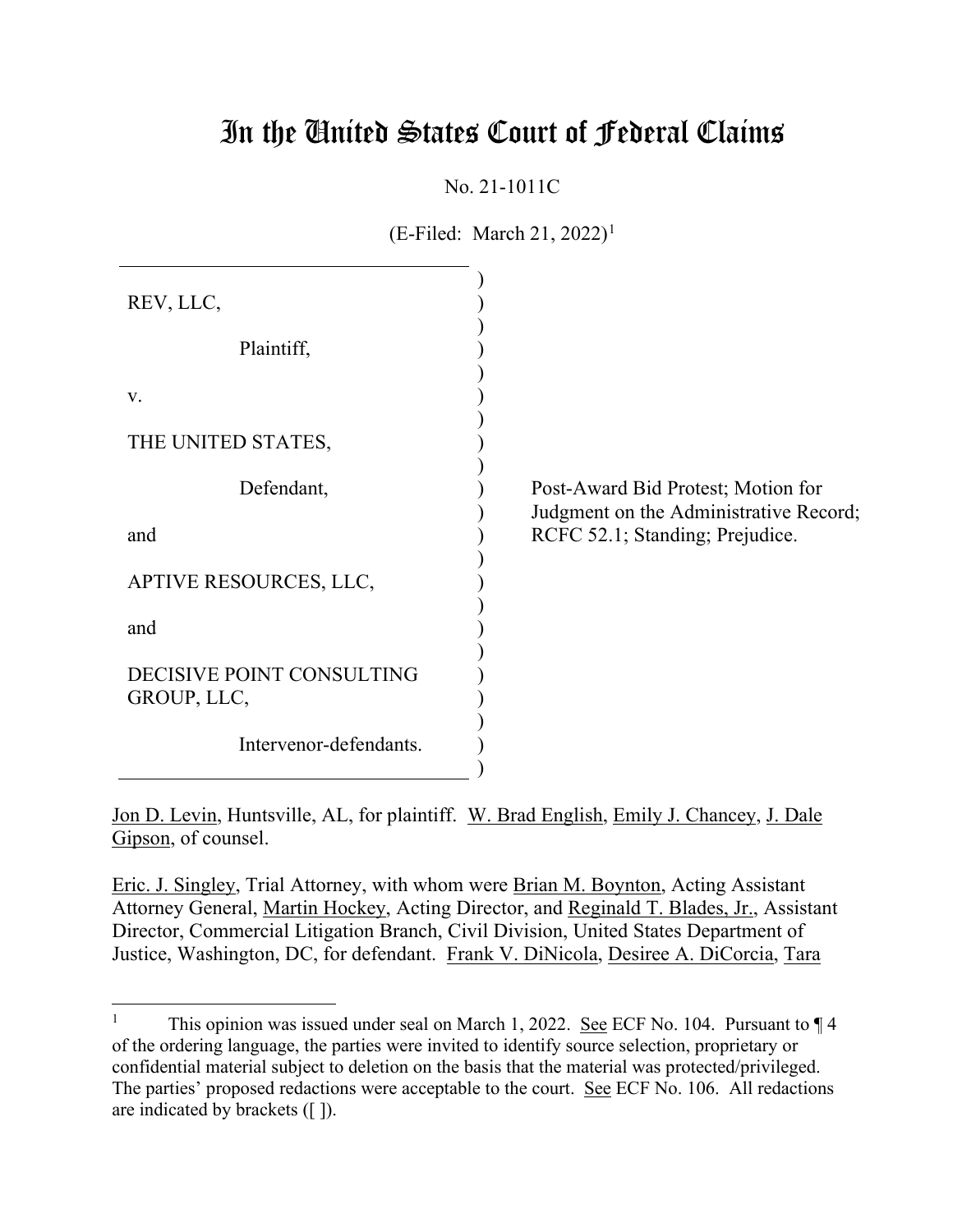T. Nash, and Christopher Murphy, United States Department of Veterans Affairs, Eatontown, NJ, of counsel.

John R. Prairie, Washington, DC, for intervenor-defendant Aptive Resources, LLC. Cara L. Lasley and Jennifer Eve Retener, of counsel.

Jonathan D. Shaffer, Tysons Corner, VA, for intervenor-defendant Decisive Point Consulting Group, LLC.

#### OPINION

CAMPBELL-SMITH, Judge.

Plaintiff filed this bid protest challenging the Department of Veterans Affairs' (VA) decision to exclude plaintiff from the competitive range in a procurement for information technology (IT) services. See ECF No. 47 (amended complaint). Plaintiff filed a motion for judgment on the administrative record (AR) in this case, ECF No. 78; and defendant and intervenor-defendants each filed cross-motions for judgment on the AR, ECF No. 80; ECF No. 83; ECF No. 85. After the initial briefing was complete, the court ordered the parties to submit supplemental briefs on the issue of standing. See ECF No. 97. The parties did so. See ECF No. 98; ECF No. 99; ECF No. 100; ECF No. 102.

In ruling on the motions, the court has considered: (1) the AR, ECF No.  $45$ ;  $2(2)$ plaintiff's amended complaint, ECF No. 47; (3) plaintiff's motion for judgment on the AR, ECF No. 78; (4) intervenor-defendant Decisive Point Consulting Group, LLC's cross-motion for judgment on the AR and response to plaintiff's motion, ECF No. 80; (5) intervenor-defendant Aptive Resources, LLC's cross-motion for judgment on the AR and response to plaintiff's motion, ECF No. 83; (6) defendant's cross-motion for judgment on the AR and response to plaintiff's motion, ECF No. 85; (7) plaintiff's reply in support of its motion and response to the cross-motions, ECF No. 89; (8) intervenor-defendant Decisive Point's reply in support of its cross-motion, ECF No. 91; (9) intervenordefendant Aptive's reply in support of its cross-motion, ECF No. 93; (10) defendant's reply in support of its cross-motion, ECF No. 95; (11) intervenor-defendant Decisive Point's supplemental brief, ECF No. 98; (12) intervenor-defendant Aptive's supplemental brief, ECF No. 99; (13) defendant's supplemental brief, ECF No. 100; and (14) plaintiff's response to defendant's and intervenor-defendants' supplemental briefs, ECF No. 102.

<sup>&</sup>lt;sup>2</sup> When defendant initially filed the administrative record  $(AR)$  on March 15, 2021, see ECF No. 41, it "inadvertently omitted information," and therefore moved to complete the AR on March 17, 2021, ECF No. 43 at 1 (defendant's motion to complete the AR). The court granted the motion and directed defendant to file the completed AR. See ECF No. 44 (order). Defendant filed the completed AR on March 19, 2021, superseding its original AR. See ECF No. 45.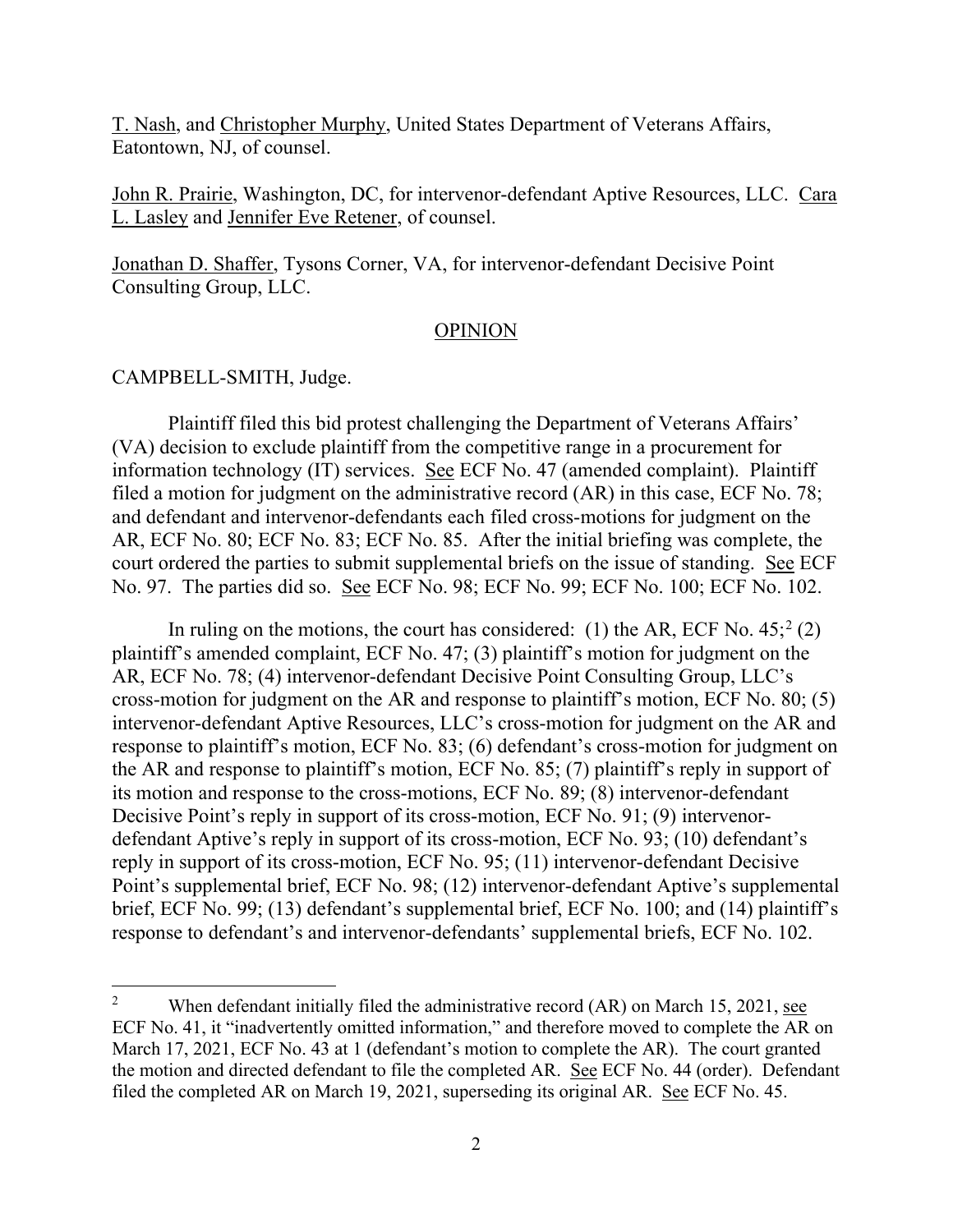The motions are now fully briefed, and ripe for decision. The parties did not request oral argument, and the court deems such argument unnecessary. The court has considered all of the parties' arguments and addresses the issues that are pertinent to the court's ruling in this opinion. For the following reasons, plaintiff's motion for judgment on the AR is **DENIED**, and defendant's and intervenor-defendants' cross-motions for judgment on the AR are **GRANTED**.

## I. Background3

A. The Solicitation

On November 12, 2019, the VA issued solicitation number 36C10B19R0046, for IT services as part of the Transformation Twenty-One Total Technology Next Generation (T4NG) contract on-ramp program (the solicitation).<sup>4</sup> See ECF No. 45-2 at 300-436 (solicitation). The procurement provides for a five-year contract base period and one five-year option period, with a maximum value of \$22.3 billion. See id. at 315. The solicitation explained the scope of the procurement as follows:

The Contractor shall provide total IT services solutions including the following functional areas: program management, strategy, enterprise architecture and planning; systems/software engineering; software technology demonstration and transition; test and evaluation; independent verification and validation; enterprise network; enterprise management framework; operations and maintenance; cybersecurity; training; IT facilities; and other solutions encompassing the entire range of IT and Health IT requirements, to include software and hardware incidental to the solution. Accordingly, Task Orders may include acquisitions of software and IT products . . . . These services, as well as related IT products, may encompass the entire life-cycle of a system. Moreover, services and related products covered under this contract shall be global in reach and the Contractors must be prepared to provide services and deliverables worldwide.

Id. at 311.

The solicitation was intended to "replenish the pool of [service-disabled veteranowned small businesses (SDVOSBs)]," "anticipating that a large number of the current

This case involves considerable detail. For purposes of deciding these motions the court will relate only those details that are necessary to the instant analysis.

The copy of the solicitation included in the AR is not dated, but the index filed by defendant, see ECF No. 45-1 at 3, and presentation slides from the Source Selection Advisory Council's May 27, 2020 initial evaluation briefing, see ECF No. 45-5 at 64, indicate that the solicitation was issued on November 12, 2019.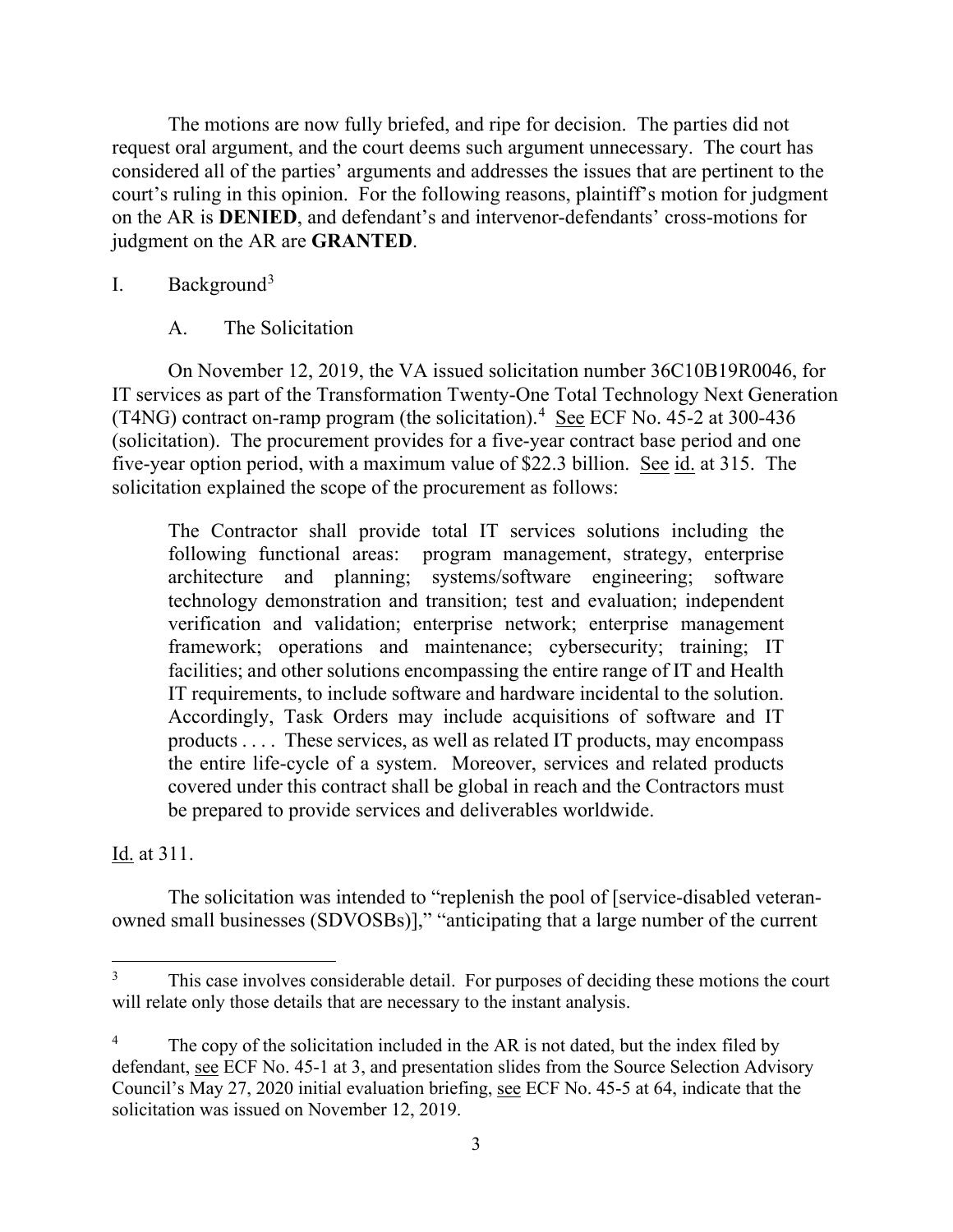SDVOSB contract-holders would no longer qualify as a SDVOSB at the end of the initial five-year [contract] period." ECF No. 85 at 19 (citing ECF No. 45-2 at 262). The solicitation also explained that "[t]his competition is being conducted pursuant to the onramp clause of the T4NG basic contract. The Government intends to award seven (7) contracts to verified [SDVOSBs]." ECF No. 45-2 at 431. The VA, however, reserved the right to adjust that number in its discretion. See id. Awards were to be made on a best-value basis, considering five evaluation factors, including "Technical, Past Performance, Veterans Employment, Small Business Participation Commitment Factor (SBPC), and Price." Id. Those factors were valued as follows:

The Technical Factor is significantly more important than the Past Performance Factor, which is slightly more important than the Veterans Employment Factor which is slightly more important than the SBPC Factor, which is slightly more important that the Price Factor. The Technical Factor has two (2) Sub-factors: Sample Task Sub-Factor and Management Subfactor. Within the Sample Task Sub-factor, Sample Task 1 and Sample Task 2 are equally important. The Sample Task Sub-factor is significantly more important than the Management Sub-factor. All non-price factors, when combined, are significantly more important than the Price Factor. To receive consideration for award, a rating of no less than "Acceptable" must be achieved for the Technical Factor, all Technical Sub-factors, and the SBPC Factor. Offerors are cautioned that the awards may not necessarily be made to the lowest Price offered or the most highly rated technical proposals.

## Id.

To promote an efficient evaluation process, the solicitation contemplated that "the evaluation [would] be conducted in phases, Step One and Step Two." Id. For Step One, the offerors were directed to submit a technical proposal and price proposal responding to Sample Task 1. See id. at 422-23. Following an evaluation of the Sample Task 1 response, the VA was to establish a competitive range, and select the offerors eligible to proceed to Step Two. See id. at 431. Offerors that did not advance to Step Two would be excluded from the competition, and those that proceeded were to submit a response to "Sample Task 2, the Management Sub-Factor, Past Performance Factor, Veterans Employment Factor, SBPC Factor, and Solicitation, Offer & Award Documents, Certifications & Representations and Terms and Conditions." See id. at 432. Following evaluation of Step Two proposals, the VA "may establish a competitive range and conduct discussions with all Offerors within the competitive range, or proceed directly to award without discussions." Id.

The sample tasks were intended to test the "Offeror's expertise and innovative capabilities to respond to the types of situations that may be encountered in performance of a contract resulting from this solicitation." Id. at 433. For this reason, "the Offerors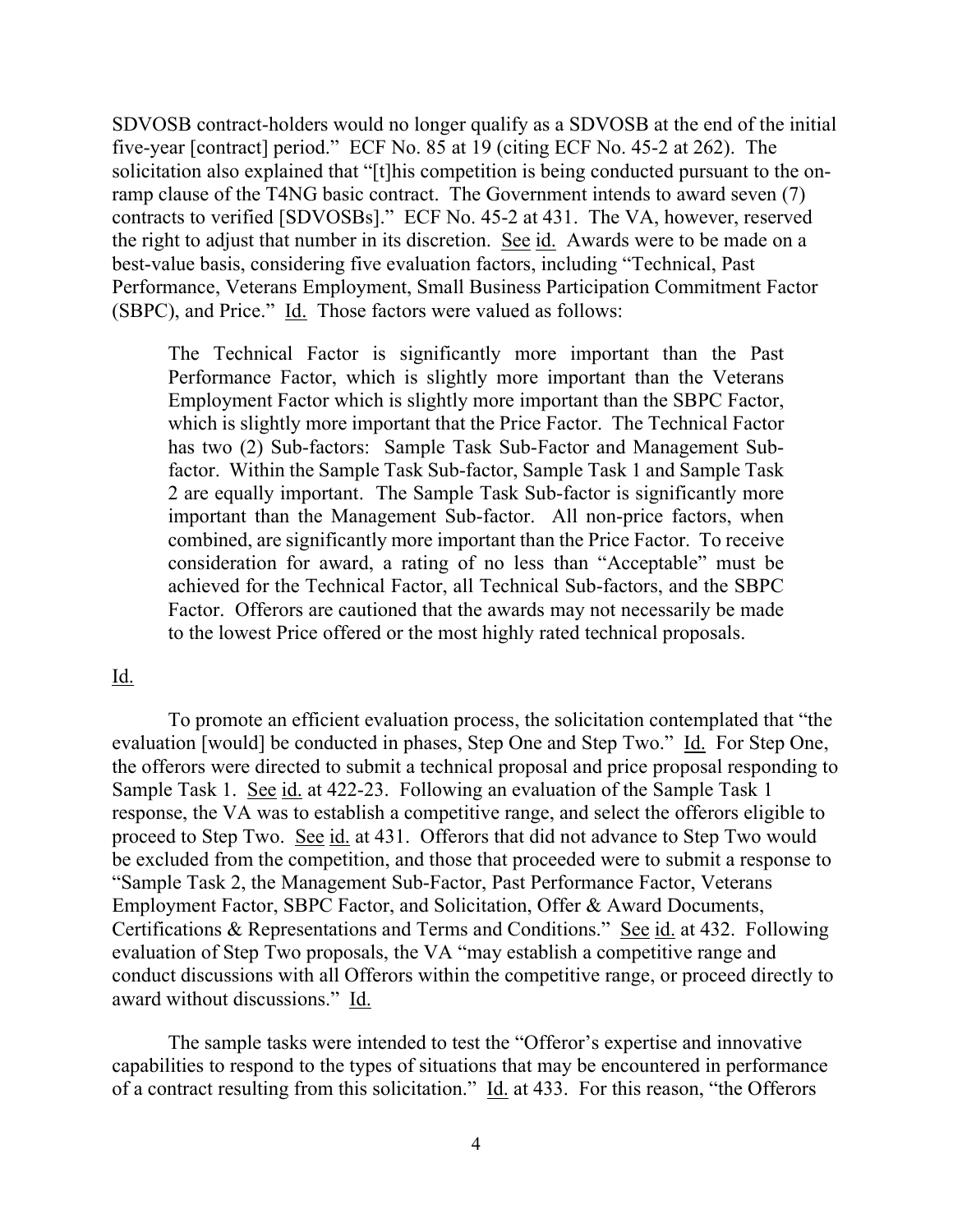[were not] given an opportunity to correct or revise a Sample Task response." Id. Responses to the sample tasks were evaluated in accord with the following:

(1) Understanding of Problems—The proposal will be evaluated to determine the extent to which the Offeror demonstrates a clear understanding of all features involved in solving the problems and meeting the requirements presented by the Sample Task; and the extent to which uncertainties are identified and resolutions proposed.

(2) Feasibility of Approach—The proposal will be evaluated to determine whether the Offeror's methods and approach to meeting the Sample Task requirements provides the Government with a high level of confidence of successful completion.

Id. And, considering the foregoing criteria, each sample task response was assigned one of the following overall adjectival ratings:

a. Outstanding—A proposal that meets or exceeds all of the Government's requirements, contains extensive detail, demonstrates a thorough understanding of the problems, and is highly feasible (low risk).

b. Good—A proposal that meets or exceeds all of the Government's requirements, contains at least adequate detail, demonstrates at least an understanding of the problems, and is at least feasible (low to moderate degree of risk).

c. Acceptable—A proposal that at least meets all of the Government's requirements, contains at least minimal detail, demonstrates at least a minimal understanding of the problems, and is at least minimally feasible (moderate to high degree of risk).

. . . .

e. Unacceptable—A proposal that contains a major error(s), omission(s), or deficiency(ies) that indicates a lack of understanding of the problems or an approach that cannot be expected to meet requirements or involves a very high risk; and none of these conditions can be corrected without a major rewrite or revision of the proposal. A proposal that fails to meet any of the Government's requirements after the final evaluation shall be ineligible for award regardless of whether it can be corrected without a major rewrite or revision of the proposal.

ECF No. 45-4 at 418 (subsection d is omitted because it is inapplicable to evaluations of the sample tasks).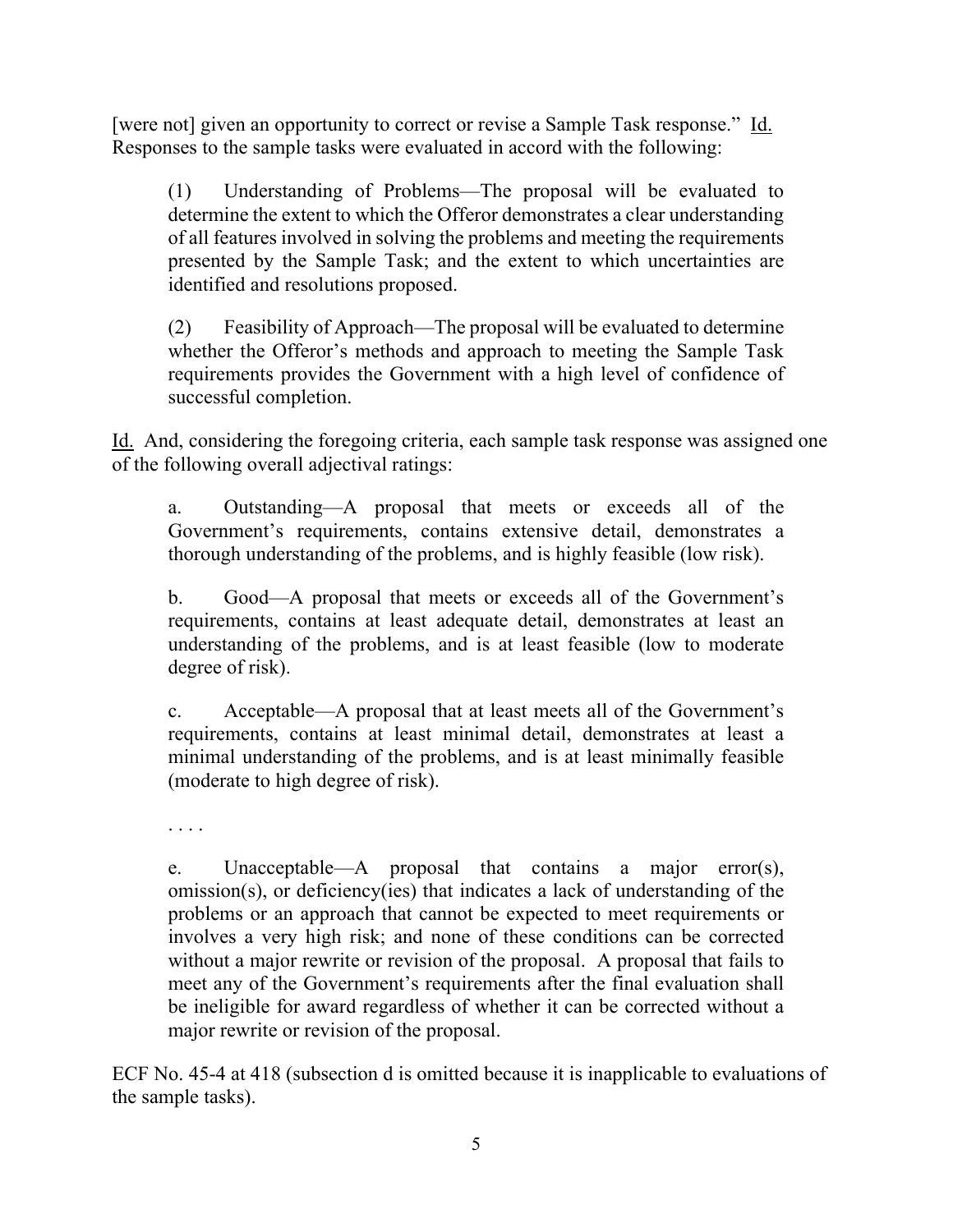#### B. Sample Task 1

In Sample Task 1, the VA sought responses to the following hypothetical scenario:

The U.S. Department of Veterans Affairs (VA) signed a multi-year contract to modernize its electronic health record (EHR) system and to replace its legacy Veterans Information Systems and Technology Architecture (VISTA) system. VA's infrastructure/Information Technology (IT) components will need to be analyzed, reported, prioritized, remediated, and tracked to prepare VA for the new EHR system. Using the T4NG Performance Work Statement, describe in detail your approach to analyze, remediate, and report VA infrastructure/IT deficiencies across the organization to prepare VA facilities for the new EHR system.

ECF No. 45-2 at 502. The language of Sample Task 1 incorporated by reference the requirements included in the performance work statement (PWS), which is part of the solicitation. See id. at 307-70. The VA gave offerors seven business days to submit their responses, which were limited to a maximum of twenty-five pages. See id. at 269.

To assist in evaluating the Sample Task 1 responses, the VA "developed a model solution for Sample Task 1 to identify the areas that the agency deemed necessary for its successful completion." ECF No. 85 at 21 (citing ECF No. 45-12 at 1093). In developing this evaluation tool, the VA "identified all of the high level focus areas . . . that an offeror would need to address to successfully execute the effort, as well as the lower-level focus areas . . . that were intrinsic to each high level focus area." Id.

The Sample Task 1 responses were assigned strengths, weaknesses, or deficiencies in each of the five high level focus areas, according to the following criteria:

Strength. Any aspect of a proposal that, when judged against a stated evaluation criterion, enhances the merit of the proposal or increases the probability of successful performance of the contract. A significant strength appreciably enhances the merit of a proposal or appreciably increases the probability of successful contract performance.

Weakness. A flaw in a proposal that increases the risk of unsuccessful contract performance. A significant weakness in a proposal is a flaw that appreciably increases the risk of unsuccessful contract performance.

Deficiency. A material failure of a proposal to meet a Government requirement, or a combination of significant weaknesses in a proposal that increases the risk of unsuccessful contract performance to an unacceptable level.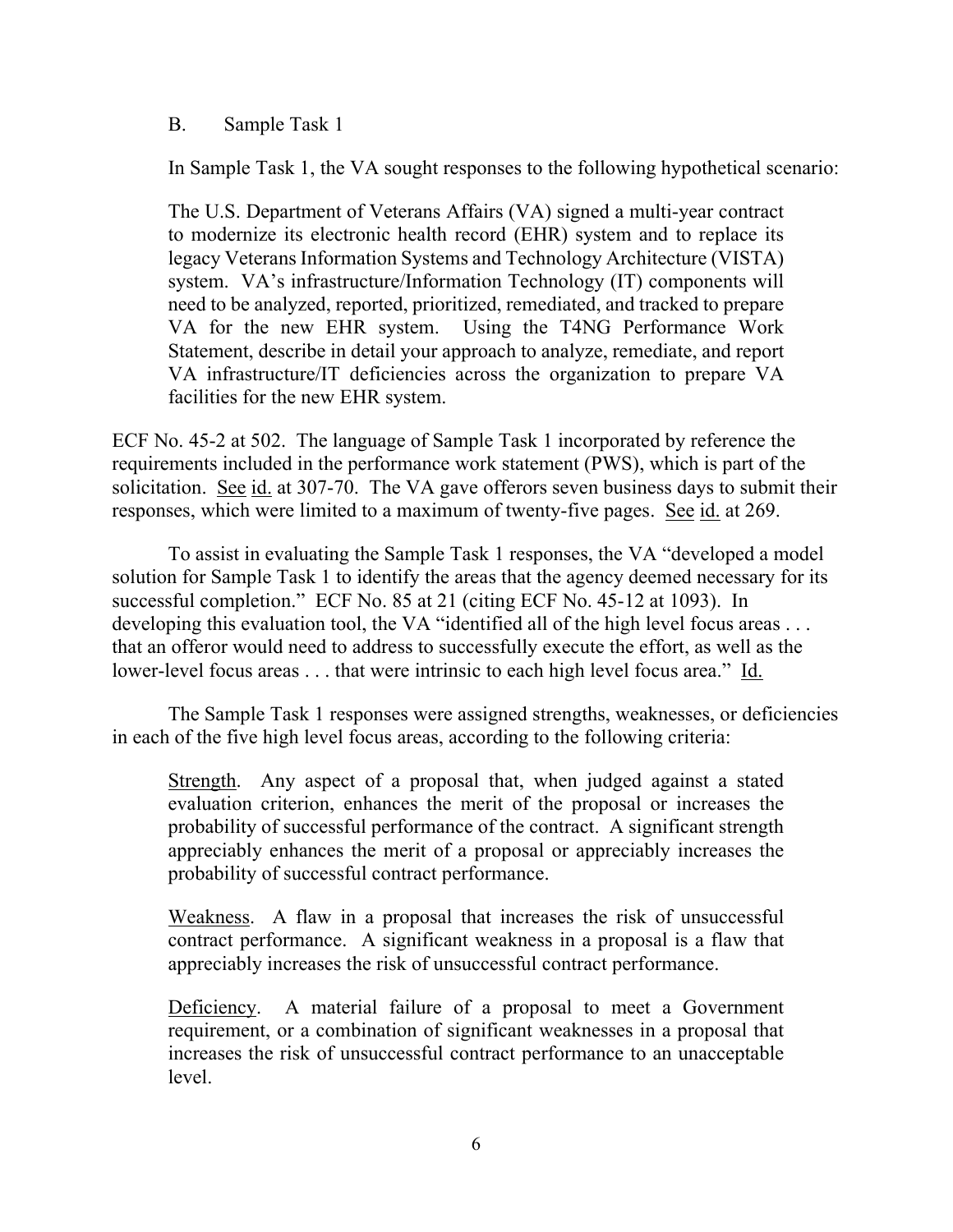ECF No. 45-4 at 419. Strengths and weaknesses were to be assigned only for the high level focus areas. See ECF No. 45-12 at 1093.

The VA subsequently issued an amendment to the solicitation to "1) Revise portions of the Proposal Format requirements as provided within Section L.10 of the Solicitation; and, 2) Allow for resubmittal of only the Sample Task 1 as necessary to ensure the instructions are met as described below." ECF No. 45-2 at 510-11. The VA stressed that:

The Technical Evaluation Approach, as stated within Section M.C.1.a of the Solicitation, remains unchanged; Offerors are only being provided this limited opportunity to resubmit Sample Task 1 to ensure compliance with Section L.10.2.a, Format, as amended herein. Future opportunities to correct or revise a Sample Task response will not be provided.

Id. at 511. It further noted that, "Offerors are reminded and cautioned that all Solicitation requirements, as amended herein, to include proposal formatting, must be strictly adhered to." Id. In response to the amendment, all offerors resubmitted their proposals. See ECF No. 45-4 at 56-352 (offerors' revised Sample Task 1 proposals).

#### C. Organizational Conflict of Interest Determination

Because Sample Task 1 involved the electronic health record modernization (EHRM) system and, in 2018, the VA signed a multi-year contract with Cerner Corporation to replace that system, the contracting officer reviewed the task to "determine if Cerner Corporation or any of its subcontractors performing under the EHRM contract would have an Organizational Conflict of Interest (OCI) with the T4NG On-Ramp solicitation as a result of information that may cause an unfair competitive advantage." ECF No. 45-20 at 2. The contracting officer considered Federal Acquisition Regulation (FAR) 9.505(b), which defines OCIs, and consulted the Source Selection Evaluation Board (SSEB) Chairperson "who led the effort in developing Sample Task 1 and its corresponding solution." Id. at 1-2. The contracting officer "confirmed that in order to provide a response to the Sample Task 1 question, Offerors do not need any nonpublic knowledge of [EHRM] end state requirements, nor would access to any non-public information pertaining to EHR provide an Offeror with a competitive advantage." Id. Instead, Sample Task 1 required a detailed overview of the offeror's approach to "analyze, remediate, and report VA infrastructure/IT deficiencies," which "would be essentially the same for any other major IT system similar in size and scope; therefore, [it] is not specific to the EHR system." Id. at 2.

The contracting officer concluded that, because "the solution to Sample Task 1 does not require the Offerors to have any non-public knowledge of Cerner or []EHRM end state requirements, any proprietary information Cerner or any of its subcontractors have as a result of the EHRM contract, would not present an unfair competitive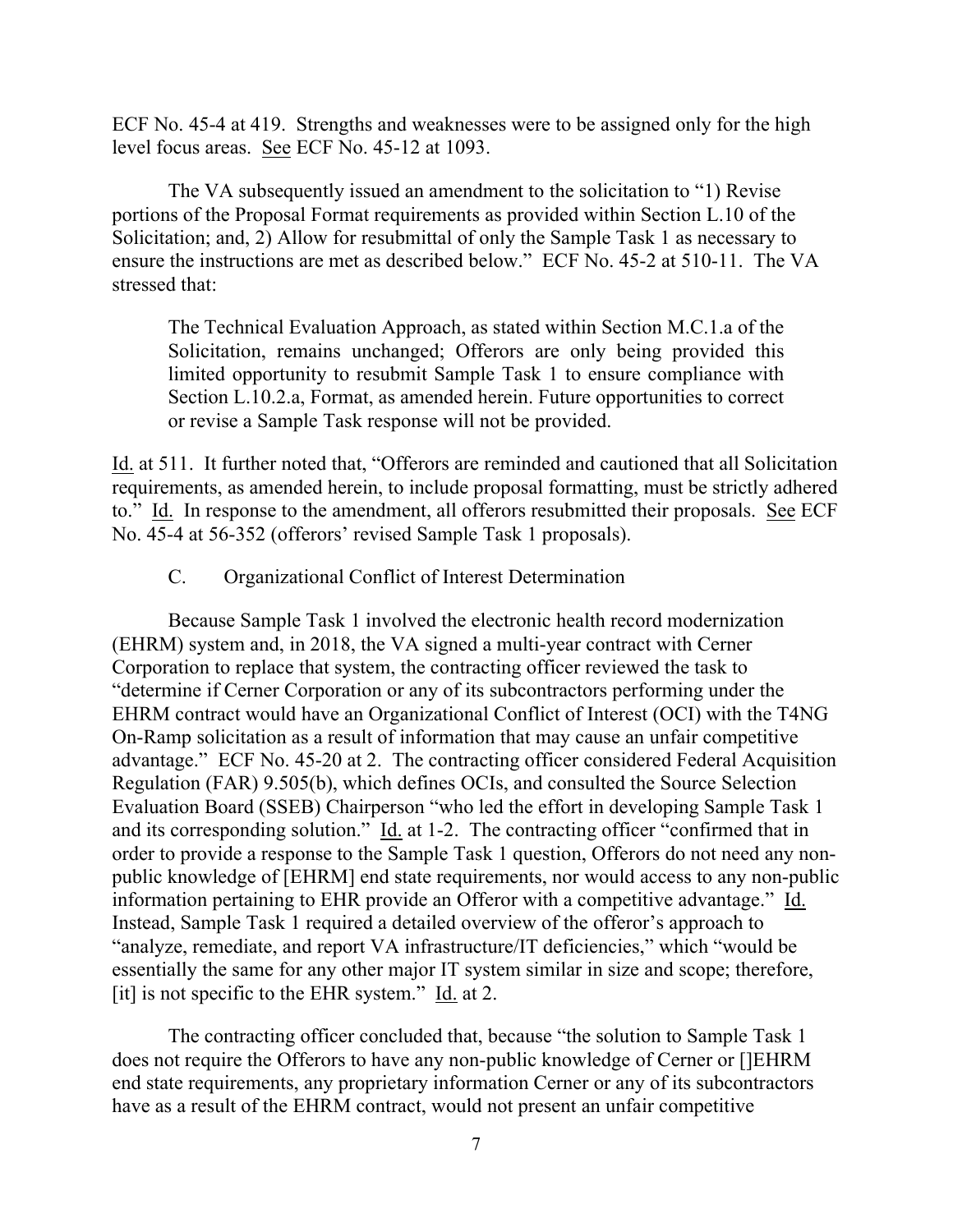advantage." Id. (footnote omitted). This conclusion "extends to other contractors that may have indirectly supported EHRM efforts through contracts and orders beyond the Cerner EHRM contract." Id. at n.1. Thus, the contracting officer determined that no OCI existed "that would preclude Cerner or any of its subcontractors from participating in the solution." Id.

#### D. First Competitive Range Determination

Of the ninety-four proposals evaluated by the VA, "61 proposals were rated 'Unacceptable;' 21 proposals were rated 'Acceptable;' eight (8) proposals were rated 'Good;' and four (4) proposals were rated 'Outstanding.' The evaluated prices of the 94 offerors ranged from a low of \$6.13 Billion to a high of \$16.33 Billion." ECF No. 45-5 at 239 (June 4, 2020 Source Selection Authority (SSA) memorandum for record making competitive range determination); see also id. at 196 (May 27, 2020 SSA Step One Evaluation Summary). In determining the competitive range, the SSA excluded all offerors with "unacceptable" Sample Task 1 ratings. See id. at 239. The SSA determined that excluding the sixty-one unacceptable proposals was appropriate because "Sample Task 1 was significantly more important than Price." Id. at 240. The SSA also noted that "there was ample competition among Offerors with 'Acceptable' or better technical proposals with low evaluated prices." Id. The contracting officer concurred with the SSA's conclusion and thirty-three offerors were included in the competitive range for evaluation in Step Two. See id.

## E. Step Two Evaluation and Competitive Range Determination

The VA released Sample Task 2 to the offerors in the competitive range on June 30, 2020; proposals were due on July 10, 2020. See id. at 255 (email releasing Sample Task 2); ECF No. 45-12 at 1084 (October 20, 2020 SSA Interim Evaluation Briefing). Offerors were required to provide, in addition to their response to Sample Task 2, the management proposal—including all contractor teaming agreements (CTAs)—and past performance, Veterans employment, and small business participation proposal volumes. See ECF No. 45-2 at 425-26. The SSEB then evaluated the proposals and presented the results of its evaluation to the Source Selection Advisory Council (SSAC) and the SSA in a "detailed slide presentation and thorough discussion of the evaluation assessments pertaining to each Step Two proposal." ECF No. 45-12 at 1286. In summary, the proposals were rated as follows:

24 proposals were rated "Acceptable," eight (8) proposals were rated "Good," and one (1) proposal was rated "Outstanding" in the Technical Factor. All 33 proposals were rated "Low Risk" in the Past Performance Factor. In the Veterans Employment Factor, the 33 proposals ranged from eight (8) to 18,182 employees and one (1) to 4,574 Veteran employees, and the percentage of Veterans employed ranged from 4.41 percent to 71.08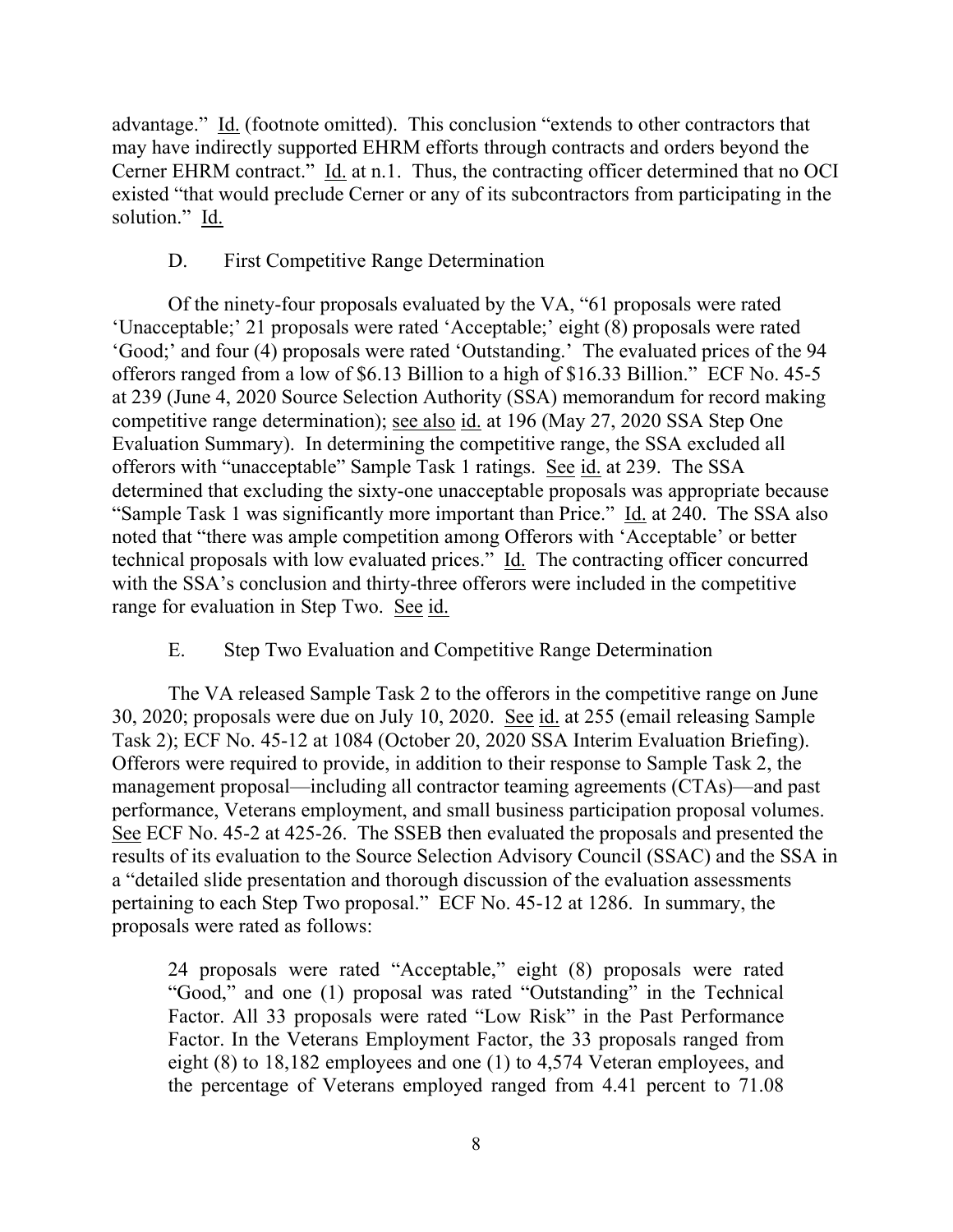percent. For the SBPC Factor, four (4) proposals were rated "Susceptible to Being Made Acceptable," two (2) proposals were rated "Acceptable," ten (10) were rated "Good," and 17 were rated "Outstanding." The evaluated prices ranged from a low of \$6.62 billion to a high of \$10.48 billion.

ECF No. 45-12 at 1286-87 (October 23, 2020 SSA Memorandum for Record re: Step Two Competitive Range Determination); see also id. at 1282-83 (SSEB Step Two Evaluation Summary).

The SSA considered "all factors and sub-factors and their relative importance," and determined that offerors rating "Acceptable" in the technical factor should be excluded from the competitive range because "they were not among the most highly rated proposals with a realistic prospect for award." Id. at 1288. The SSA determined that "reviewing the detailed findings" of the offerors' evaluations revealed that those rated "Acceptable" "presented a higher degree of risk in the Sample Task responses than those Offerors rated 'Good' or better in the Technical Factor." Id. The SSA also considered the offerors' past performance—the second most important factor as defined by the solicitation—and determined that, although they were each "assessed a varying number of weaknesses, each was considered Low Risk and therefore essentially equal in that Factor." Id.

The SSA also "considered the fact" that some of the offerors rated "Acceptable" in the technical factor "were stronger in the remaining factors . . . and/or proposed lower evaluated prices" than higher rated offerors. Id. The SSA determined that, given the relative importance of the technical factor and past performance factor, "none of these differences were significant enough to outweigh the 'Good' or better ratings received for the Technical Factor." Id. The contracting officer concurred with the SSA's determination that the nine offerors that received "Good" or better ratings in the technical factor would compose the competitive range for discussions. Id. at 1289.

After discussions and final proposal revisions, the SSEB presented the SSA with the final results of evaluation on November 18, 2020. See ECF No. 45-19 at 729 (Memorandum re: Fair and Reasonable Price Determination). The SSA determined to award contracts to all nine offerors in the competitive range for award, see id., the contracting officer determined that all nine offerors proposed fair and reasonable prices, see id. at 730, and the VA issued its Source Selection Decision awarding contracts to each of the nine offerors in the competitive range, see id. at 768-72.

## F. Plaintiff's Evaluation

Plaintiff was given a "Good" rating for Sample Task 1, "Acceptable" for Sample Task 2, and "Good" for the Management subfactor. ECF No. 45-12 at 836 (the VA's Technical Factor Initial Evaluation Report for plaintiff's proposal). Plaintiff's Sample Task 1 rating was based on an assessment of two significant strengths, one strength, and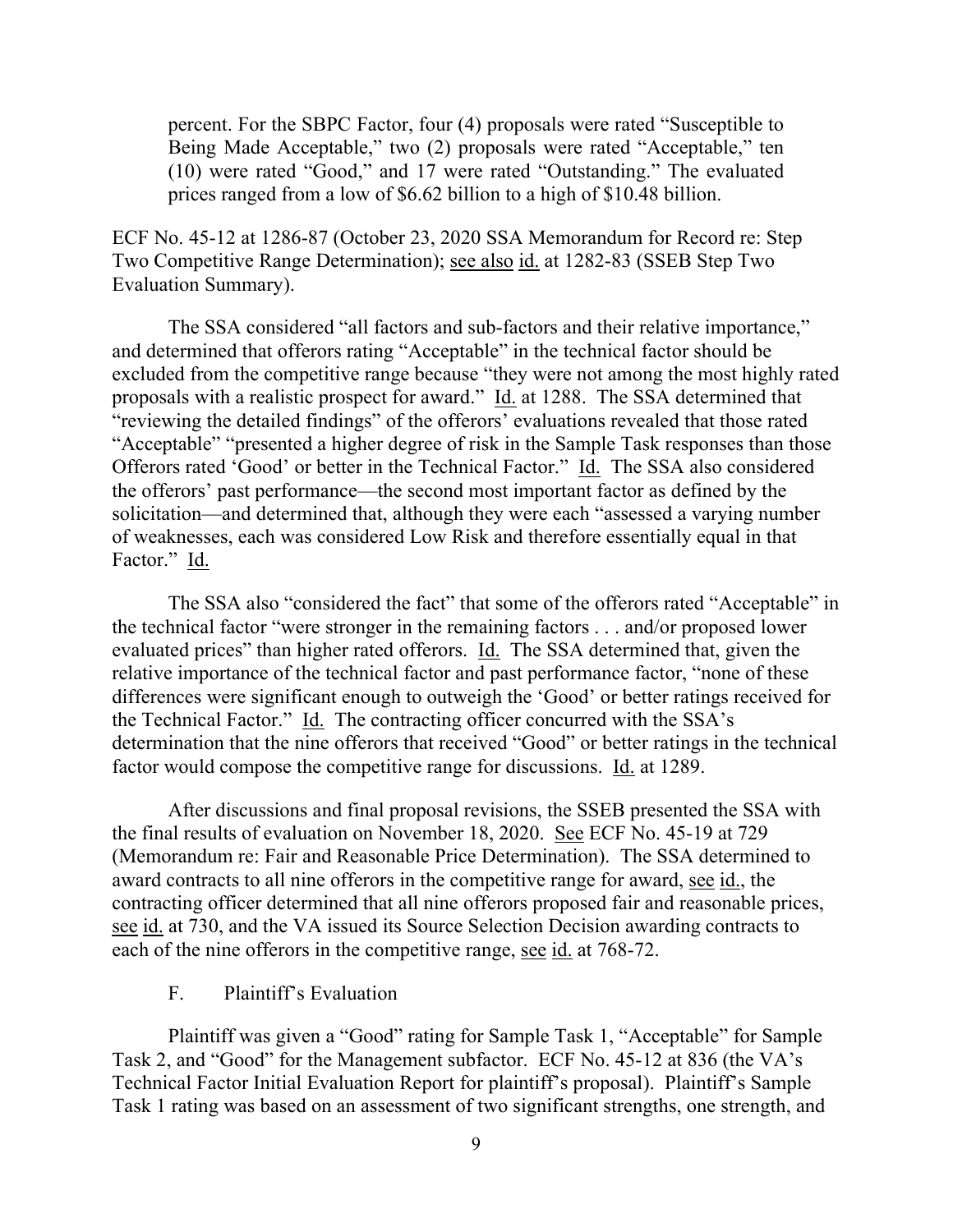two weaknesses. See id. at 837-41. The weaknesses resulted from the agency's assessment that plaintiff provided "minimal detail on analyzing and remediating" various infrastructure deficiencies of a VA facility, id. at 839, and wireless capability and security requirements, see id. at 840. The agency concluded that plaintiff's approach "increases the risk that a VA facility may not have the infrastructure capacity required for the endstate IT equipment, causing intolerable latency delays or possible shutdowns of IT equipment, disrupting delivery of patient care." Id. And that plaintiff's "minimal" understanding of security requirements adds risk that the Offeror will not be able to provide a secure operational environment, safe from wireless security vulnerabilities," leading to users "experienc[ing] sub-optimal performance." Id. at 841.

Plaintiff's acceptable rating for Sample Task 2 was based on three strengths, four weaknesses, and one significant weakness. See id. at 842-46. The significant weakness was the result of plaintiff's proposal "demonstrat[ing] a lack of understanding on how to depict its overall software architecture" because it failed to depict certain services that were included in its proposal narrative and did not "clearly depict" all of the environments plaintiff used in its proposal. Id. at 846. The evaluation explained that this "appreciably increase[d] the risk that the Offeror will not be able to create applications utilizing cloud platforms, environments, and cloud services." Id. Plaintiff's weaknesses arose out of its "minimally feasible approach" to using and configuring "an automated integration and deployment pipeline," id. at 844, to describing and processing a change request, see id. at 845, and to describing its software engineer "readme file" and code structure, id., and plaintiff's "minimal understanding of how to create a product one pager," id. at 846. Each of these weaknesses added risk to the agency. See id. at 842-46.

"Based on the relative importance of the sample tasks, wherein each sample task was of equal importance, and considering the qualitative evaluation results of the individual sample tasks," plaintiff received an overall "Sample Task Subfactor rating of **ACCEPTABLE**." Id. at 836 (emphasis in original). Plaintiff received a management subfactor rating of "**Good**," based on two assessed strengths. Id. at 849-50 (the VA's Technical Factor Management Subfactor Initial Evaluation Report for plaintiff) (emphasis in original). "Based on the evaluation results of the Technical subfactors and with due consideration given to the weights for those subfactors," plaintiff received an overall rating for the technical factor of "**ACCEPTABLE**." Id. at 830 (emphasis in original).

Plaintiff was rated "Low Risk" on the past performance factor, id. at 851-54, had a veterans employment percentage of [ ], see id. at 855, and received a rating of "**GOOD**" for its small business participation factor, id. at 856-57 (emphasis in original). Plaintiff also proposed the third lowest price "compared to the nine awardees," ECF No. 78 at 18, but the SSA and contracting officer determined that the evaluated price was not low enough to consider plaintiff "amongst the most highly rated proposals." ECF No. 45-12 at 1289. And, the SSA determined that "it was clear in reviewing the detailed findings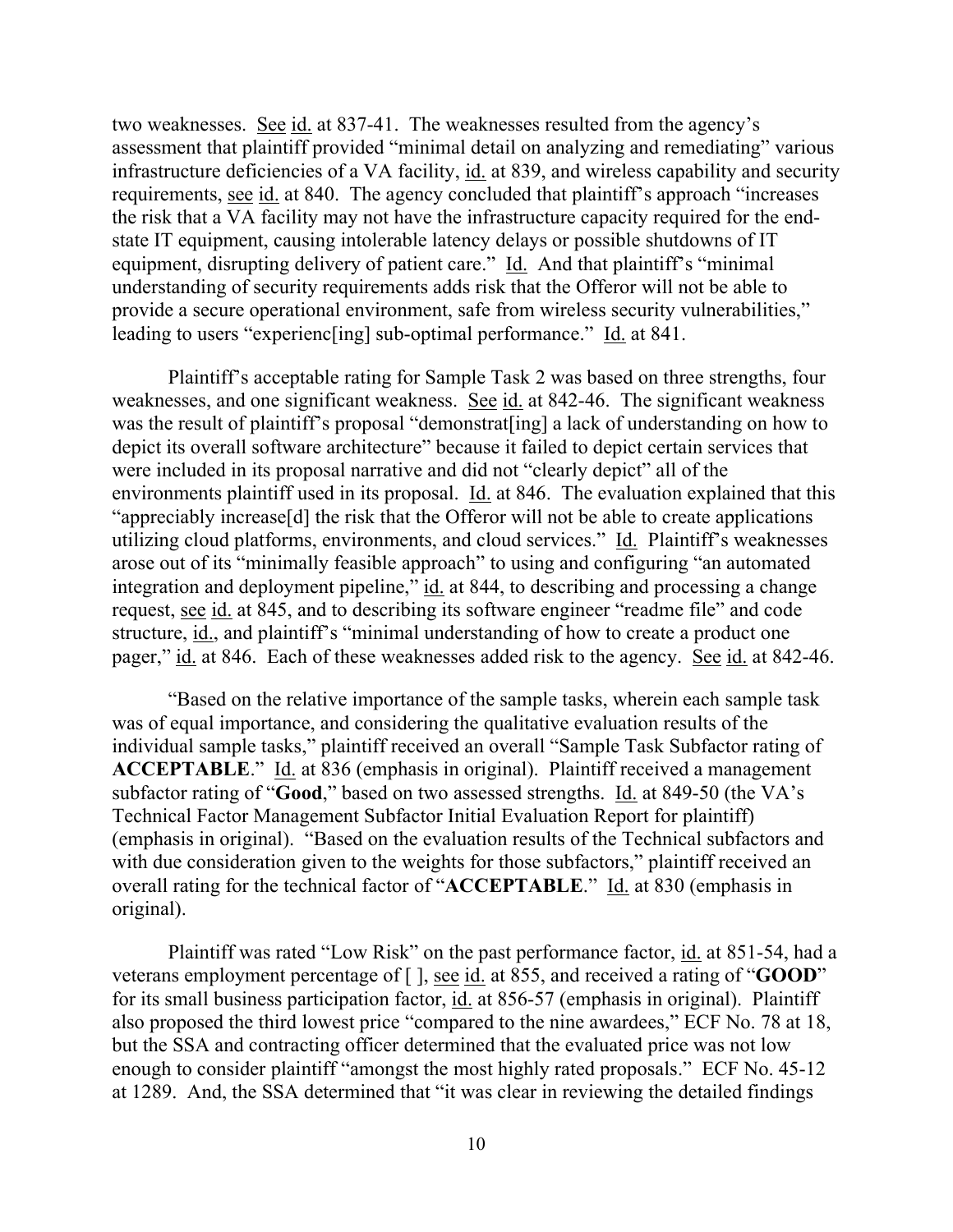[about plaintiff's proposal], they presented a higher degree of risk in the Sample Task responses than those Offerors rated 'Good' or better in the Technical Factor." Id. at 1288.

## G. Procedural History

The VA informed plaintiff that it was not included in the competitive range and had, therefore, been eliminated from the competition on October 23, 2020. See ECF No. 45-13 at 5-6. Plaintiff requested a debriefing on its evaluation, which the VA provided on November 3, 2020. See id. at 67-123. Plaintiff filed a protest of its exclusion from the competitive range with the Government Accountability Office (GAO) on November 16, 2020. See ECF No. 45-14 at 1244-72. The GAO denied the protest on February 18, 2021, see ECF No. 45-15 at 1311-18. Plaintiff filed its initial complaint in this court on March 1, 2021, see ECF No. 1, and amended its complaint on March 22, 2021, see ECF No. 47.

# II. Legal Standards

In its amended complaint, plaintiff invokes this court's bid protest jurisdiction. See ECF No. 47 at 2. This court's bid protest jurisdiction is based on the Tucker Act, which gives the court authority:

to render judgment on an action by an interested party objecting to a solicitation by a Federal agency for bids or proposals for a proposed contract or to a proposed award or the award of a contract or any alleged violation of statute or regulation in connection with a procurement or a proposed procurement. . . . without regard to whether suit is instituted before or after the contract is awarded.

28 U.S.C. § 1491(b)(1). The Tucker Act also states that the court may grant "any relief the court considers proper  $\dots$  including injunctive relief." 28 U.S.C. § 1491(b)(2).

To establish jurisdiction, a plaintiff must therefore demonstrate that it is an "interested party." 28 U.S.C.  $\S$  1491(b)(1). The Federal Circuit has held that the "interested party" requirement "imposes more stringent standing requirements than Article III." Weeks Marine, Inc. v. United States, 575 F.3d 1352, 1359 (Fed. Cir. 2009). Though the term "interested party" is not defined by the statute, courts have construed it to require that a protestor "establish that it '(1) is an actual or prospective bidder and (2) possess[es] the requisite direct economic interest." See id. (quoting Rex Serv. Corp. v. United States, 448 F.3d 1305, 1308 (Fed. Cir. 2006)) (alteration in original).

Once jurisdiction is established, the court's analysis of a "bid protest proceeds in two steps." Bannum, Inc. v. United States*,* 404 F.3d 1346, 1351 (Fed. Cir. 2005). First, the court determines, pursuant to the Administrative Procedure Act standard of review,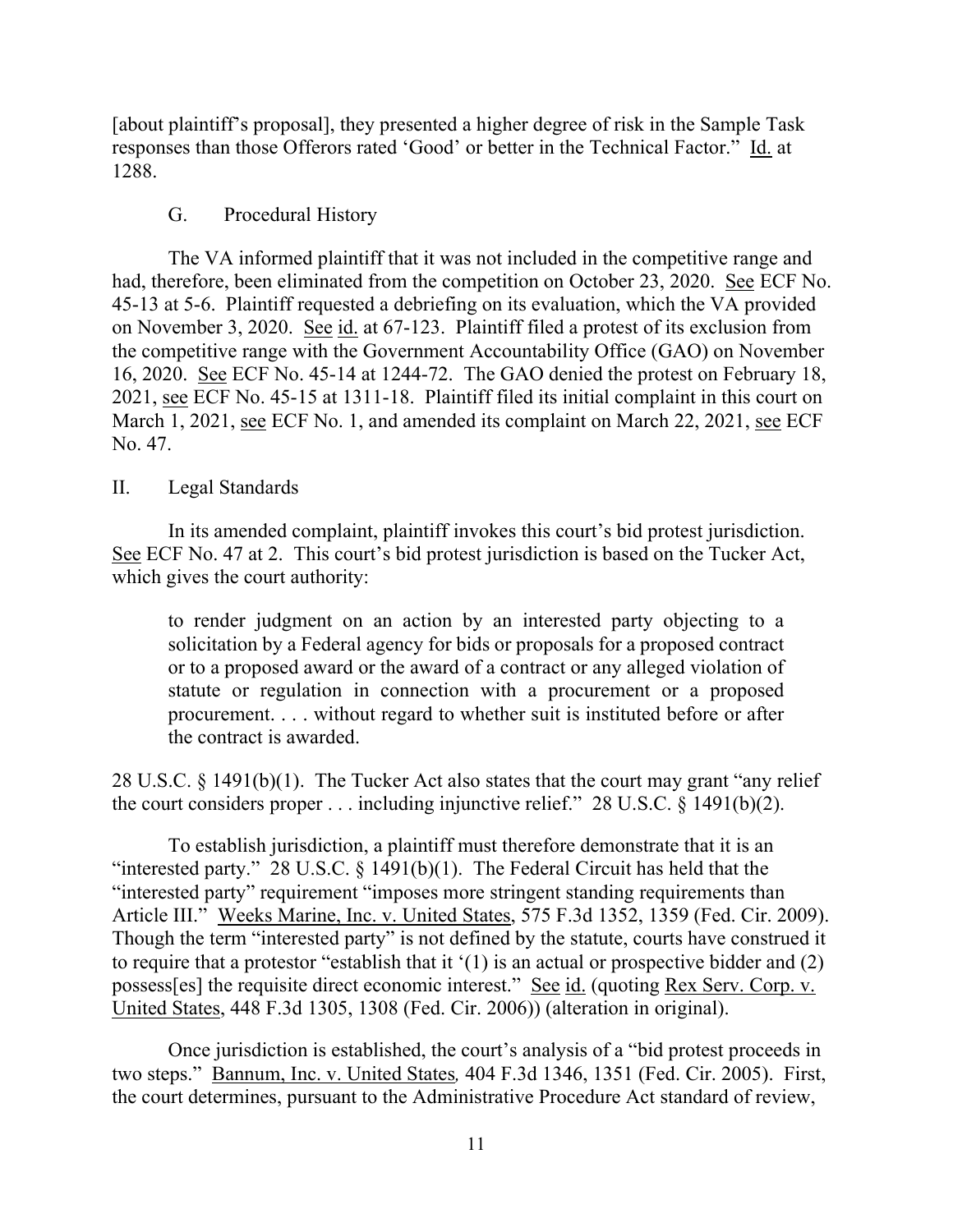5 U.S.C. § 706, whether the "agency's action was arbitrary, capricious, an abuse of discretion, or otherwise not in accordance with [the] law." Glenn Def. Marine (ASIA), PTE Ltd. v. United States, 720 F.3d 901, 907 (Fed. Cir. 2013) (citing 28 U.S.C. § 1491(b)(4) (adopting the standard of 5 U.S.C. § 706)). If the court finds that the agency acted in error, the court then must determine whether the error was prejudicial. See Bannum, 404 F.3d at 1351.

To establish prejudice, "a protester must show 'that there was a substantial chance it would have received the contract award but for that error.'" Alfa Laval Separation, Inc. v. United States, 175 F.3d 1365, 1367 (Fed. Cir. 1999) (quoting Statistica, Inc. v. Christopher, 102 F.3d 1577, 1582 (Fed. Cir. 1996)). "In other words, the protestor's chance of securing the award must not have been insubstantial." Info. Tech. & Applications Corp. v. United States, 316 F.3d 1312, 1319 (Fed. Cir. 2003) (citations omitted). The substantial chance requirement does not mean that plaintiff must prove it was next in line for the award but for the government's errors. See Sci. & Mgmt. Res., Inc. v. United States, 117 Fed. Cl. 54, 62 (2014); see also Data Gen. Corp. v. Johnson, 78 F.3d 1556, 1562 (Fed. Cir. 1996) ("To establish prejudice, a protester is not required to show that but for the alleged error, the protester would have been awarded the contract."). But plaintiff must, at minimum, show that "had the alleged errors been cured, ... 'its chances of securing the contract [would have] increased.'" Precision Asset Mgmt. Corp. v. United States, 125 Fed. Cl. 228, 233 (2016) (quoting Info. Tech., 316 F.3d at 1319).

Given the considerable discretion allowed contracting officers, the standard of review is "highly deferential." Advanced Data Concepts, Inc. v. United States, 216 F.3d 1054, 1058 (Fed. Cir. 2000). As the Supreme Court of the United States has explained, the scope of review under the "arbitrary and capricious" standard is narrow. See Bowman Transp., Inc. v. Arkansas-Best Freight Sys., Inc., 419 U.S. 281, 285 (1974). "A reviewing court must 'consider whether the decision was based on a consideration of the relevant factors and whether there has been a clear error of judgment," and "[t]he court is not empowered to substitute its judgment for that of the agency.'" Id. (quoting Citizens to Preserve Overton Park v. Volpe, 401 U.S. 402, 416 (1971)); see also Weeks Marine, 575 F.3d at 1368-69 (stating that under a highly deferential rational basis review, the court will "sustain an agency action 'evincing rational reasoning and consideration of relevant factors'") (citing Advanced Data Concepts, 216 F.3d at 1058).

#### III. Analysis

According to plaintiff, "[h]ad the Agency not evaluated proposals irrationally, arbitrarily, and capriciously [plaintiff] would have stood a substantial chance of receiving award." ECF No. 78 at 18. Specifically, plaintiff argues that the VA's evaluation was flawed because: (1) it "failed to consider whether two offerors . . . were ineligible for award due to an immitigable OCI," id. at 16, 18-23; (2) it failed to "consider conformance with Solicitation requirements," id. at 16, 23-27; (3) it conducted a "faulty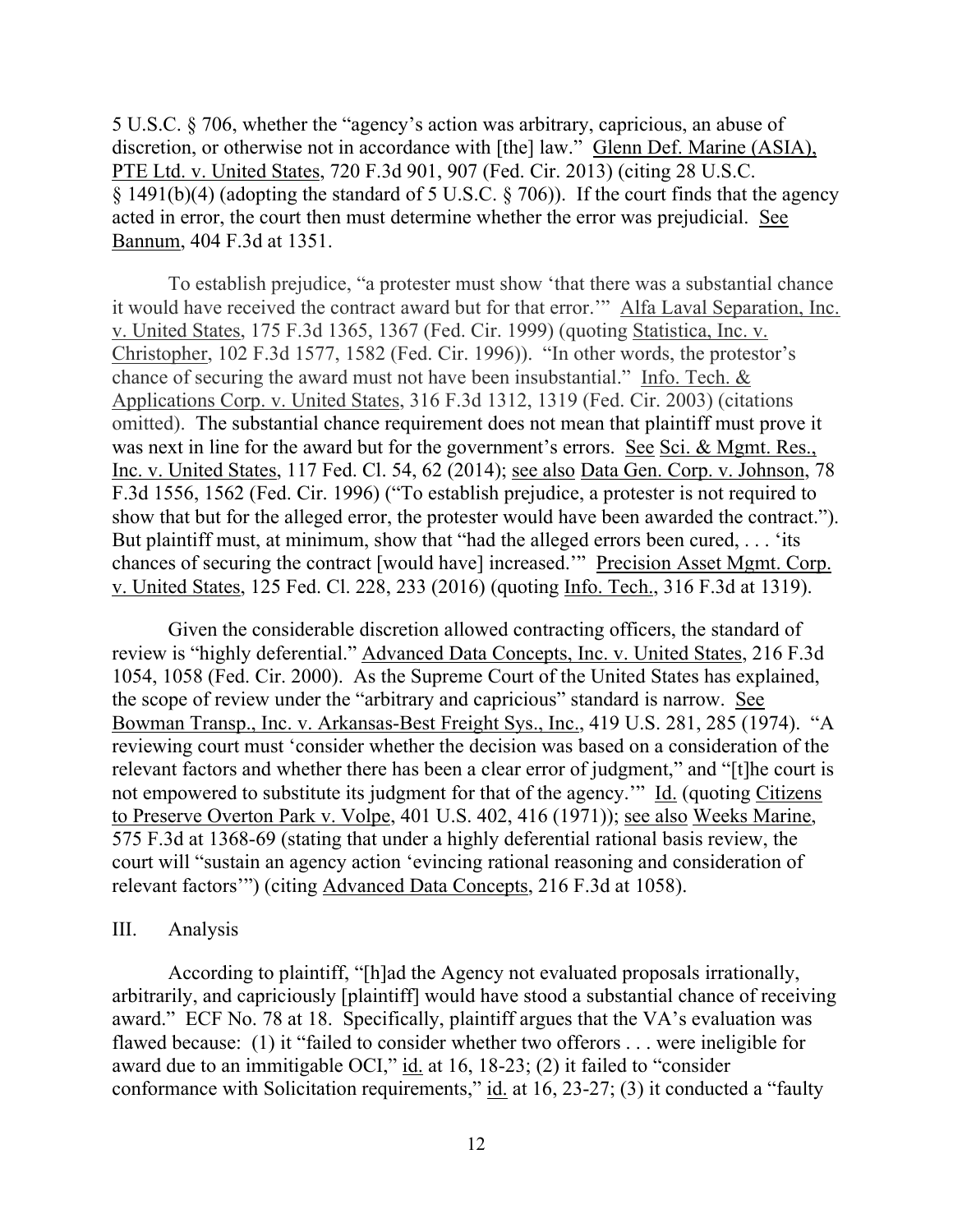past performance evaluation," id. at 16, 27-33; (4) it failed "to evaluate proposals equally," id. at 16, 33-40; (5) it failed "to give [plaintiff's] proposal a fair reading," id. at 16, 41-46; and (6) it made a "flawed competitive range determination," id. at 16, 46-48.

Defendant responds that, "[a]s an initial matter, [plaintiff] cannot establish standing to bring this protest." ECF No. 85 at 31. Plaintiff, defendant contends, cannot establish that it had a substantial chance of inclusion in the competitive range because "the solicitation . . . did not require a set number of awards," and therefore another offeror's exclusion did not make plaintiff "any more likely to receive an award." Id. at 37; see also id. at 37-38. Further, defendant argues, even if plaintiff had standing, the agency's competitive range determination "was supported by substantial evidence and [was] in accordance with law and regulation." Id. at 39.

Intervenor-defendant Decisive Point, echoes defendant's arguments and adds that plaintiff's arguments "amount[ ] to mere disagreement with the agency's judgment," ECF No. 80 at 9, which does not meet the "heavy burden to overturn the agency's wellreasoned evaluative judgments," id. Similarly, intervenor-defendant Aptive notes that, in addition to defendant's arguments, plaintiff could not have been prejudiced by Aptive's evaluation because Aptive's "inclusion in the competitive range did not prevent [plaintiff] from also making the competitive range." ECF No. 83-2 at 5. Put another way, "if Aptive were excluded from the competitive range, it would not mean that [plaintiff] would be included."<sup>5</sup> Id.

# A. Plaintiff Has Standing to Protest Its Exclusion from the Competitive Range

The record is clear that, for standing purposes, plaintiff was an actual offeror in the subject procurement. See Weeks Marine, 575 F.3d at 1359; see also ECF No. 47 at 11; ECF No. 45-2 at 794-850. Thus, to establish standing plaintiff must demonstrate that it has a direct economic interest in the procurement. See Weeks Marine, 575 F.3d at 1359. To demonstrate a direct economic interest sufficient to support standing, plaintiff must both show that it had a substantial chance of award and show that it was prejudiced by the agency's action. See Wis. Physicians Serv. Ins. Co. v. United States, 151 Fed. Cl. 22, 30 (2020). In short, plaintiff "must show that there was a 'substantial chance' it would have received the contract award but for the alleged error in the procurement process." Info. Tech., 316 F.3d at 1319 (citing Alfa Laval, 175 F.3d at 1367). To make the appropriate showing, plaintiff must demonstrate "more than a bare possibility of receiving the award." Precision Asset, 125 Fed. Cl. at 233 (citing Bannum, 404 F.3d at 1358) (affirming the trial court's determination that the plaintiff had not demonstrated a

<sup>&</sup>lt;sup>5</sup> Because intervenor-defendants' arguments track closely with defendant's arguments, the court will not separately discuss each intervenor-defendant's arguments unless they are both different from the arguments made by defendant and pertinent to this decision.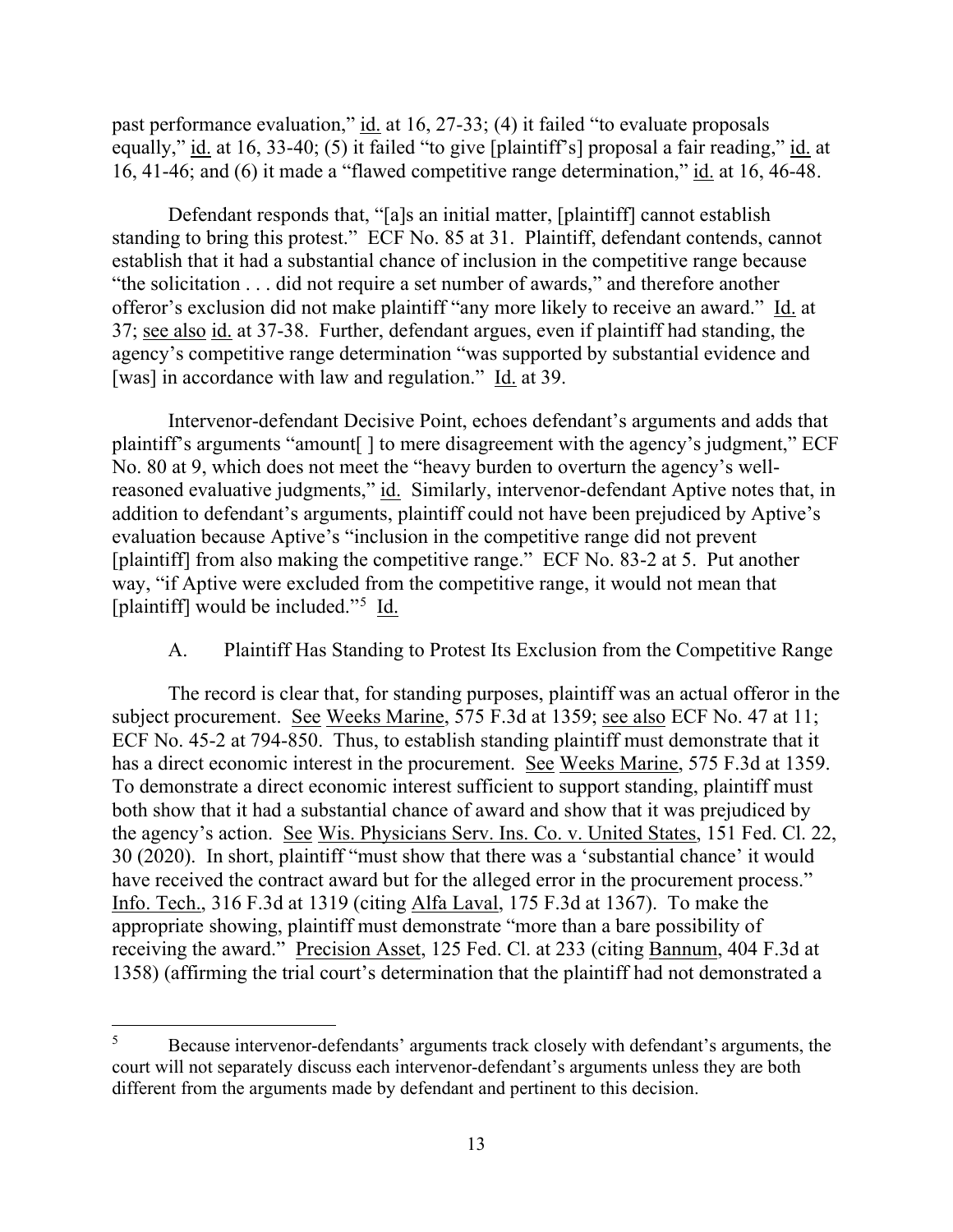substantial chance of award when its "argument rest[ed] on mere numerical possibility, not evidence").

An offeror that was properly eliminated from the competition as "untimely, technically unacceptable, or otherwise failing to merit consideration as a finalist," only has standing to challenge its elimination from the competition and lacks standing to challenge any agency action subsequent to its elimination. Wis. Physicians, 151 Fed. Cl. at 30-31 (citing Labatt Food Serv., Inc. v. United States, 577 F.3d 1375, 1380-81 (Fed. Cir. 2009)). In Wisconsin Physicians, the court held that an offeror eliminated from competition as technically unacceptable had standing to challenge its own proposal evaluation.<sup>6</sup> See id. at 32. After it found that the agency's evaluation and plaintiff's elimination as technically unacceptable were appropriate, the court went on to hold that plaintiff did not have standing to challenge any agency action after its elimination, including a potential OCI. See id. at 43-44.

Defendant concedes that under the standing test, and applying the reasoning in Wisconsin Physicians, plaintiff has standing to challenge "the agency's evaluation of its proposal," but argues that it does not have standing to bring the rest of its claims. ECF No. 100 at 11; see also id. at 11-18. Plaintiff, however, argues that it has standing to pursue each of its challenges because "[e]very single argument [plaintiff] has raised relates to the evaluation of proposals prior to the Agency's competitive range determination," and plaintiff was "either next in line for admission to the competitive range or the second company in line." ECF No. 102 at 6.

The court agrees that plaintiff has standing to challenge its own evaluation and to challenge its alleged disparate treatment during the evaluation process. In the court's view, plaintiff has demonstrated that it had a substantial chance of being included in the competitive range. Plaintiff need not show actual causation to make such a showing. See Bannum, 404 F.3d at 1358 ("This test is more lenient than showing actual causation."). Plaintiff's alleged position as "either next in line" or second in line for inclusion in the competitive range, along with the alleged flaws in the VA's evaluation, are sufficient to establish plaintiff's substantial chance of inclusion in the competitive range. ECF No. 102 at 6; see also Info. Tech., 316 F.3d at 1319. Thus, as in Wisconsin Physicians, plaintiff has alleged errors in its technical evaluation and error in the consideration of the past performance factor that, if valid, could have placed plaintiff within the final competitive range. See Wis. Physicians, 151 Fed. Cl. at 32.

The court, however, cannot make a determination about plaintiff's standing to protest the agency's actions subsequent to plaintiff's elimination until it has determined whether the agency appropriately evaluated plaintiff's proposal. See id. at 30.

<sup>6</sup> While not binding, the court finds the reasoning in Wisconsin Physicians Service Insurance Co. v. United States, 151 Fed. Cl. 22 (2020), persuasive.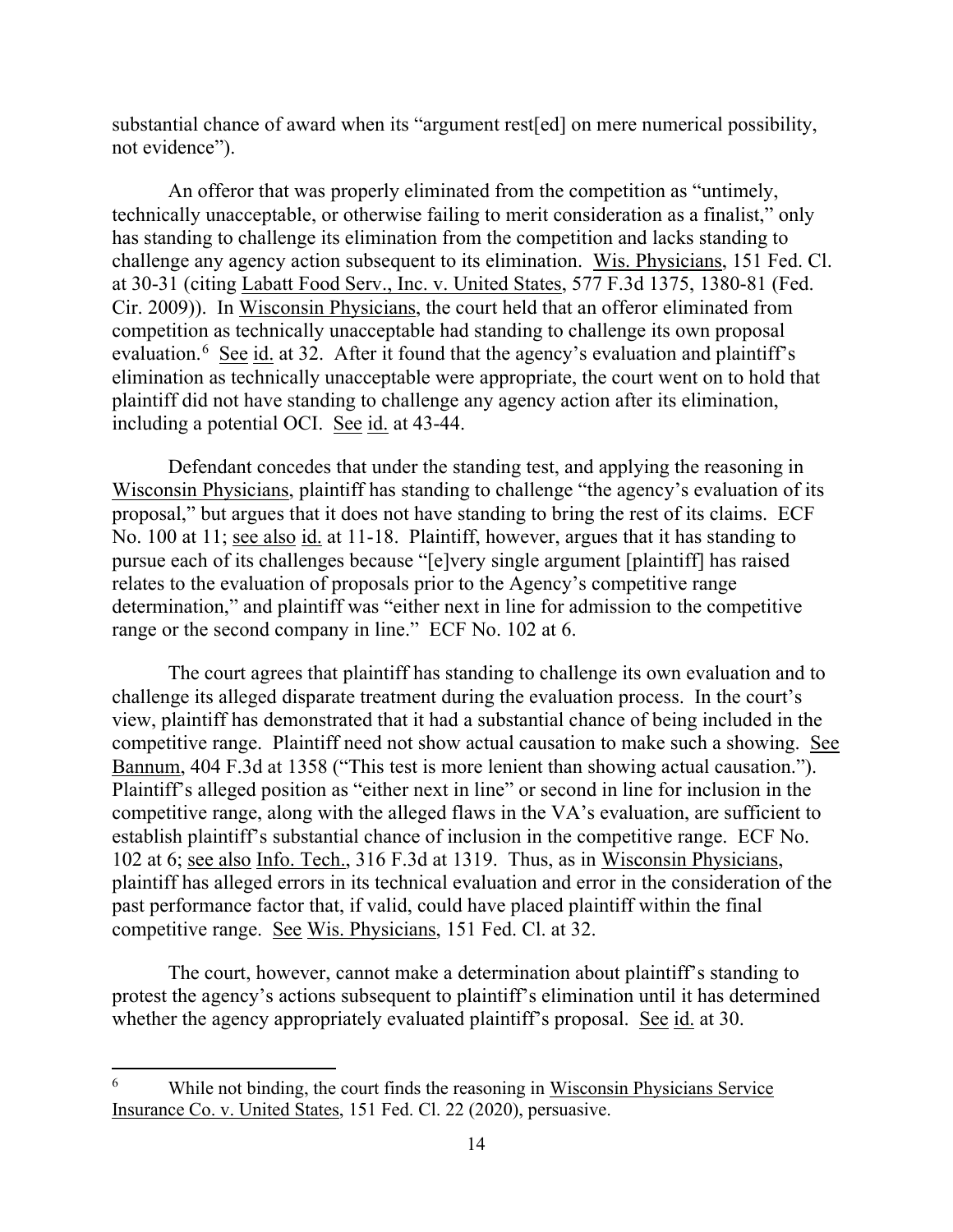- B. The VA's Evaluation of Plaintiff's Proposal Was Not Arbitrary or **Capricious** 
	- 1. The VA Appropriately Evaluated the Offerors' Past Performance

Plaintiff argues that in evaluating the offerors' past performance, "nothing in the record shows that the Agency looked at the underlying evaluations, differentiated between marginal and unsatisfactory ratings, differentiated the seriousness of the compound ratings, considered contractor responses and the reviewing agency's findings, or even asked for [pertinent task orders]." ECF No. 78 at 30. Instead, plaintiff contends, the VA "assigned scores and copied and pasted the same word-for-word finding that formed the basis for a 'low risk' rating," id., and "conducted no analysis," id. at 31. "Had the Agency performed any analysis," plaintiff argues, "it would not likely have deemed [four of the awardees] Low Risk," and plaintiff's "low risk rating would have given it a significant advantage over these four companies." Id. at 33.

Review of the record reveals that the VA's evaluation was detailed and reasoned, including its assessment of each of the offerors' past performance. See ECF No. 45-12 at 1288-89. The VA's evaluation included:

- (1) A detailed overview of each offeror's past performance and weaknesses, see ECF No. 45-12 at 772-76, 800-02, 824-26, 851-54, 877-79, 904-06, 929-31, 953-60, 982-87, 1009-11, 1033-38, 1060-63;
- (2) A more than 200-slide presentation that included a detailed review of each offeror's past performance, see id. at 1136-1221; and
- (3) A final competitive range determination memorandum explaining the SSA's and contracting officer's review of the evaluation and rationale for their decision-making, see id. at 1284-89, 1288 (noting that "although each of the 33 Offerors that submitted Step Two proposals were assessed a varying number of weaknesses, each was considered to be Low Risk").

 Reviewing each of these evaluations, it appears to the court that the VA specifically considered all of the relevant factors in assigning the past performance ratings.

Taking into account the detail of the VA's evaluation, the court cannot credit plaintiff's assertion that the VA "conducted no analysis." ECF No. 78 at 31. It is not in the court's purview to "'substitute its judgment for that of the agency." Bowman, 419 U.S. at 285 (quoting Citizens to Preserve Overton Park, 401 U.S. at 416). If, as it has here, the VA has "articulate<sup>[d]</sup> a 'rational connection between the facts found and the choice made'" the court will uphold the decision. Id. (quoting Burlington Truck Lines v. United States, 371 U.S. 156, 168 (1962)). The court perceives no failure to consider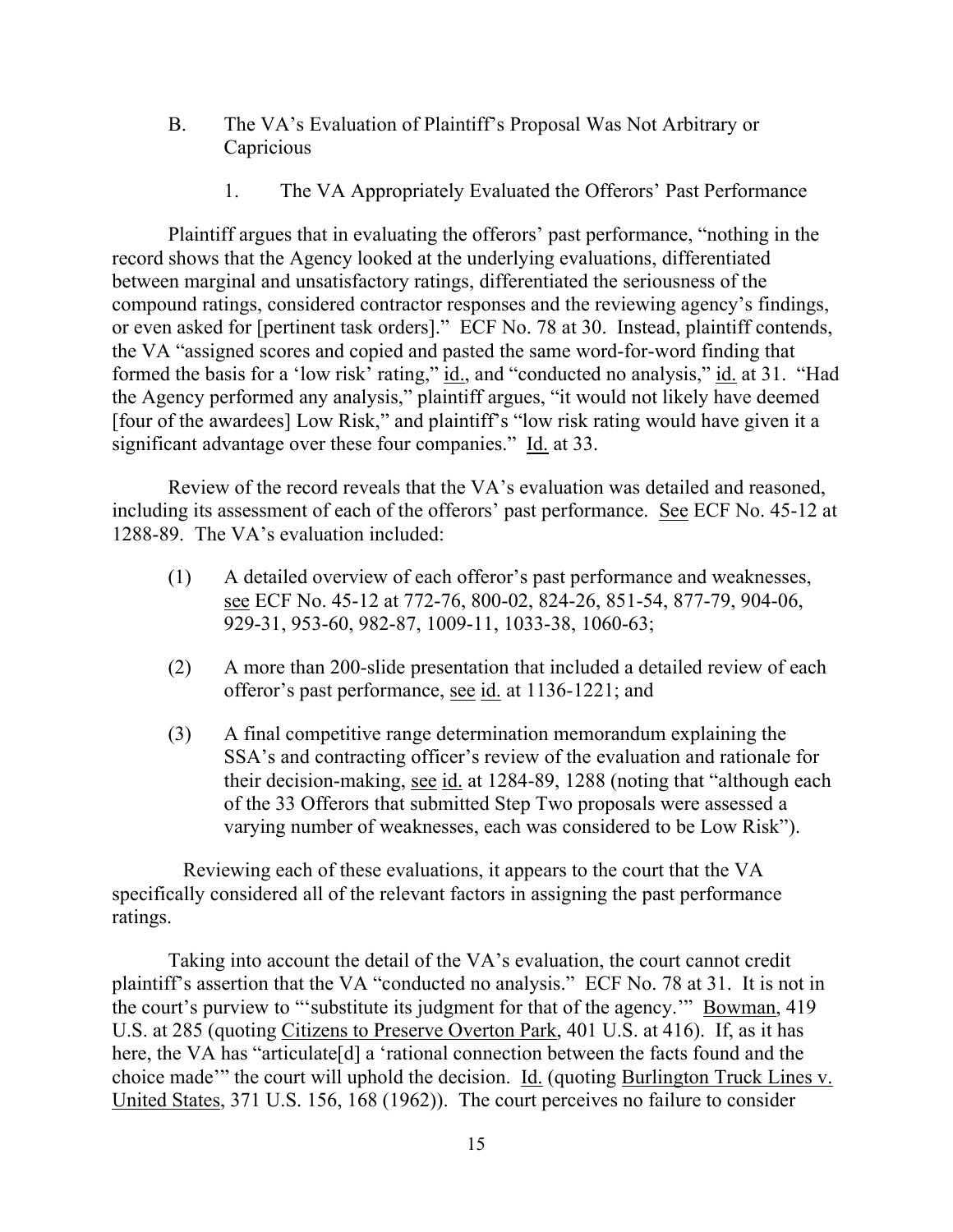relevant factors for evaluation or clear error of judgment by the VA that would support overturning the agency's conclusions. See Bowman, 419 U.S. at 285. Instead, it appears that plaintiff's challenges to the VA's past performance evaluation amount to disagreements with the VA's conclusions.

#### 2. The VA Applied the Evaluation Criteria Equitably

According to plaintiff, the VA treated several offerors more favorably than plaintiff for similar issues in their Sample Task and management proposals. See ECF No. 78 at 33-35, 36-39, 39-41. Specifically, plaintiff argues that the agency assigned plaintiff one significant weakness and two weaknesses for its Sample Task 2 proposal, when it "understood" that plaintiff's proposal was more "accurate and complete," id. at 34, than offerors that were rated more favorably for the same areas of the proposal, see id. at 34- 35. And, for its Sample Task 1 evaluation, plaintiff argues that the VA assigned it two weaknesses while two other offerors received strengths despite "fail[ing] to address various aspects of these high level focus areas in the same way the Agency determined [plaintiff] did." Id. at 40. Plaintiff further contends that it "proposed the same features" that garnered significant strengths for other offers in their management proposals but plaintiff received only strengths. Id. at 37; see also id. at 37-39.

Defendant responds that plaintiff's complaints "amount to nothing more than mere disagreement with the agency's technical determinations." ECF No. 85 at 43. Defendant asserts that the differences in rating resulted from differences in the proposals. See id. at 49-52 (pointing out the differences in Sample Task 2 proposals that merited different ratings); id. at 56-57 (arguing that plaintiff's Sample Task 1 weaknesses were the result of overall lack of detail while other offerors provided detail in areas that plaintiff did not); id. at 57 (arguing that plaintiff's allegations of disparate treatment with respect to its management proposal can be "traced to valid distinctions" in its proposal).

To prevail on its claims of disparate treatment, plaintiff must demonstrate that the VA "unreasonably downgraded its proposal for deficiencies that were 'substantively indistinguishable' from or nearly identical to those contained in other proposals." Office Design Grp. v. United States, 951 F.3d 1366, 1372 (Fed. Cir. 2020) (quoting Enhanced Veterans Sols., Inc. v. United States, 131 Fed. Cl. 565, 588 (2017)). If plaintiff fails to demonstrate that the proposals at issue are "indistinguishable for purposes of the evaluation, then the exercise instead crosses the line and involves the second guessing of 'minutiae,'" which is an inappropriate exercise for the court to undertake. Enhanced Veterans, 131 Fed. Cl. at 588 (quoting E.W. Bliss Co. v. United States, 77 F.3d 445, 449 (Fed. Cir. 1996)).

A careful review of plaintiff's cited examples of allegedly disparate treatment demonstrates that plaintiff has not made the requisite showing that its proposal is "substantively indistinguishable" from the other quoters' proposals. See Office Design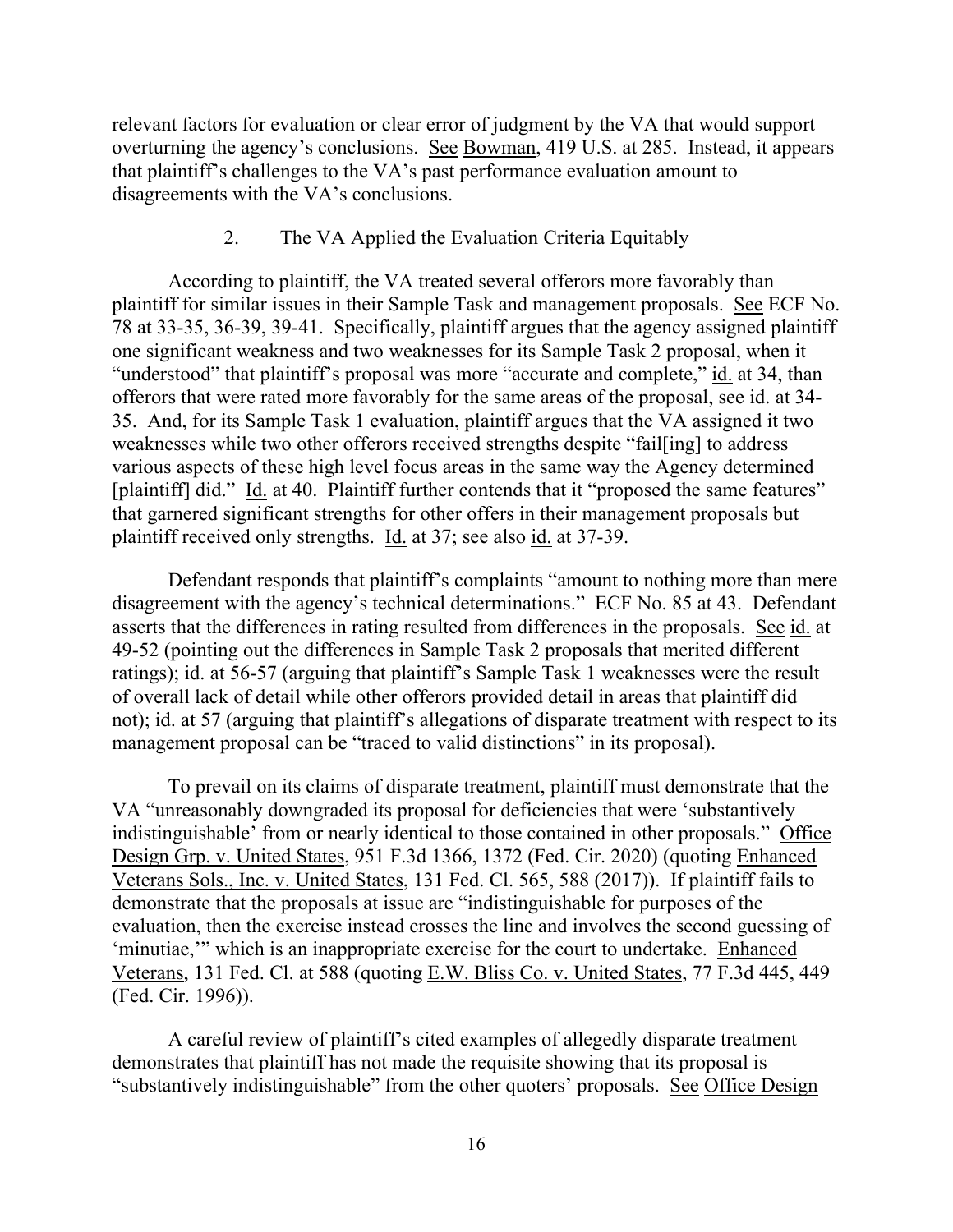Grp., 951 F.3d at 1372. Plaintiff's examples represent granular similarities between the proposals that do not account for differences between the overall proposals and overall evaluations.<sup>7</sup> See, e.g., ECF No. 78 at 33-34 (addressing plaintiff's example of the agency's evaluation of its architecture/network diagram). Compare, e.g., ECF No. 45-12 at 846, with id. at 899 (the agency's evaluation of each offeror's architecture/network diagram). When taking into account the entirety of the proposals and the entirety of the evaluations, the proposals that plaintiff asserts are "substantively indistinguishable," become readily distinguishable. Office Design Grp., 951 F.3d at 1372.

The court will not involve itself in the inappropriate "second guessing of 'minutiae'" for which plaintiff presses. Enhanced Veterans, 131 Fed. Cl. at 588 (quoting E.W. Bliss, 77 F.3d at 449). The court is satisfied that the agency closely reviewed each proposal and that any differences in evaluation outcome are not the result of disparate treatment of "indistinguishable" proposals. Id. Rather, in the court's view, the evaluation flaws and disparate treatment of which plaintiff complains amount to a strong disagreement with the conclusions the VA drew during its evaluation. The court cannot and will not substitute its judgment for that of the agency when the agency has clearly articulated a rational connection between facts and conclusions about distinguishable proposals. See Bowman, 419 U.S. at 285; Office Design Grp., 951 F.3d at 1372. Plaintiff's claims related to the VA's evaluation of its proposal must, therefore, fail.

#### 3. The VA Reasonably Reviewed Plaintiff's Proposal

Plaintiff goes on to argue that the agency failed to "give its proposal a fair reading," ECF No. 78 at 46, when it assigned unreasonable weaknesses to plaintiff's Sample Task proposals and failed to "recognize numerous strengths," see id. at 41. According to plaintiff, in its evaluation of plaintiff's Sample Task 1 proposal the VA assigned unreasonable weaknesses when it recognized elements of plaintiff's proposal but failed to credit them, see id. at 41, "misread" plaintiff's proposal, id. at 42, and failed to acknowledge certain of plaintiff's proposal details, see id. Likewise, plaintiff alleges that the agency unreasonably evaluated its Sample Task 2 proposal when the agency incorrectly noted that plaintiff failed to provide information that it did, in fact, provide. See id. at 43-46. Defendant responds that plaintiff's assertions amount to disagreements with the VA's evaluation and that plaintiff "has not identified any legitimate basis to

For example, while, as plaintiff points out, offeror 57 and plaintiff both received diminished ratings for their failure to fully depict their services in their architecture/network diagrams, and plaintiff received a significant weakness, while offeror 57 received a weakness, the agency notes some differences in its evaluations of each proposal. Compare ECF No. 45-12 at 899 with id. at 846. Specifically, the agency noted that plaintiff failed to "clearly depict the [ ] . . . it used," id. at 846, while offeror 57 showed one environment and at least parts of a second, see id. at 899. The court carefully reviewed each of plaintiff's examples and cites just this one as an exemplar of what it found for each cited example.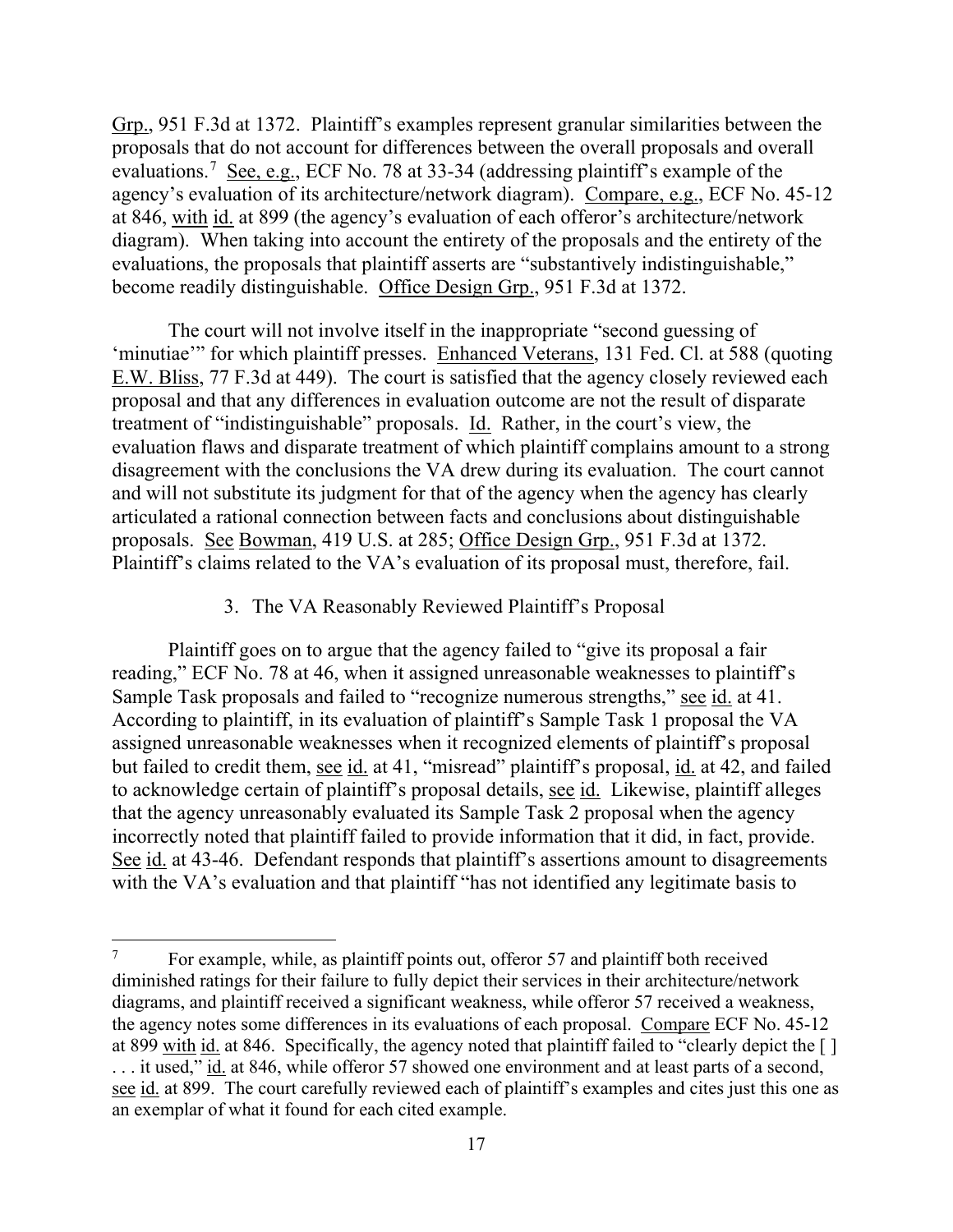question the VA's discretionary analysis" of plaintiff's proposal. ECF No. 85 at 43; see also id. at 43-48, 52-56.

The record reveals that the agency conducted a thorough evaluation of each proposal. See ECF No. 45-12 at 1284-89 (detailing the evaluation). The VA's review included:

- (1) An initial 147-slide briefing related to the evaluation of Sample Task 1, which included information about the strengths and weaknesses of each offeror and a detailed price evaluation, see ECF No. 45-5 at 49-196;
- (2) An initial competitive range determination memorandum, and a confirmation of that determination after items for negotiation were considered, <u>see id.</u> at 239-42;
- (3) Evaluation reports for each offeror that included a detailed overview of the assessed strengths and weaknesses for the sample tasks and management proposal, the past performance summary and weaknesses, the veterans employment calculation, and the strengths and weaknesses of the small business participation levels, see ECF No. 45-12 at 752-1066;
- (4) A second, more than 200-slide, presentation that included details about the strengths and weaknesses of each offeror's Sample Task 2 and management proposals, a detailed review of each offeror's past performance, a calculation of each offeror's veterans employment percentage, and a review of each offeror's small business participation, see id. at 1069-1283; and
- (5) A final competitive range determination memorandum explaining the SSA's and contracting officer's review of the evaluation and rationale for their decision-making, see id. at 1284-89.

Taking into account the detail of the VA's evaluation, the court cannot credit plaintiff's assertion that the VA failed to "give its proposal a fair reading." ECF No. 78 at 46. It is not in the court's purview to "'substitute its judgment for that of the agency.'" Bowman, 419 U.S. at 285 (quoting Citizens to Preserve Overton Park, 401 U.S. at 416). If, as it has here, the VA has "articulate[d] a 'rational connection between the facts found and the choice made'" the court will uphold the agency's decision. Id. (quoting Burlington Truck Lines, 371 U.S. at 168). The court perceives no failure to consider relevant factors for evaluation or clear error of judgment by the VA that would support overturning the agency's conclusions. See Bowman, 419 U.S. at 285. Instead, it appears that plaintiff's challenges to the VA's evaluation of its proposal amount to disagreements with the VA's conclusions.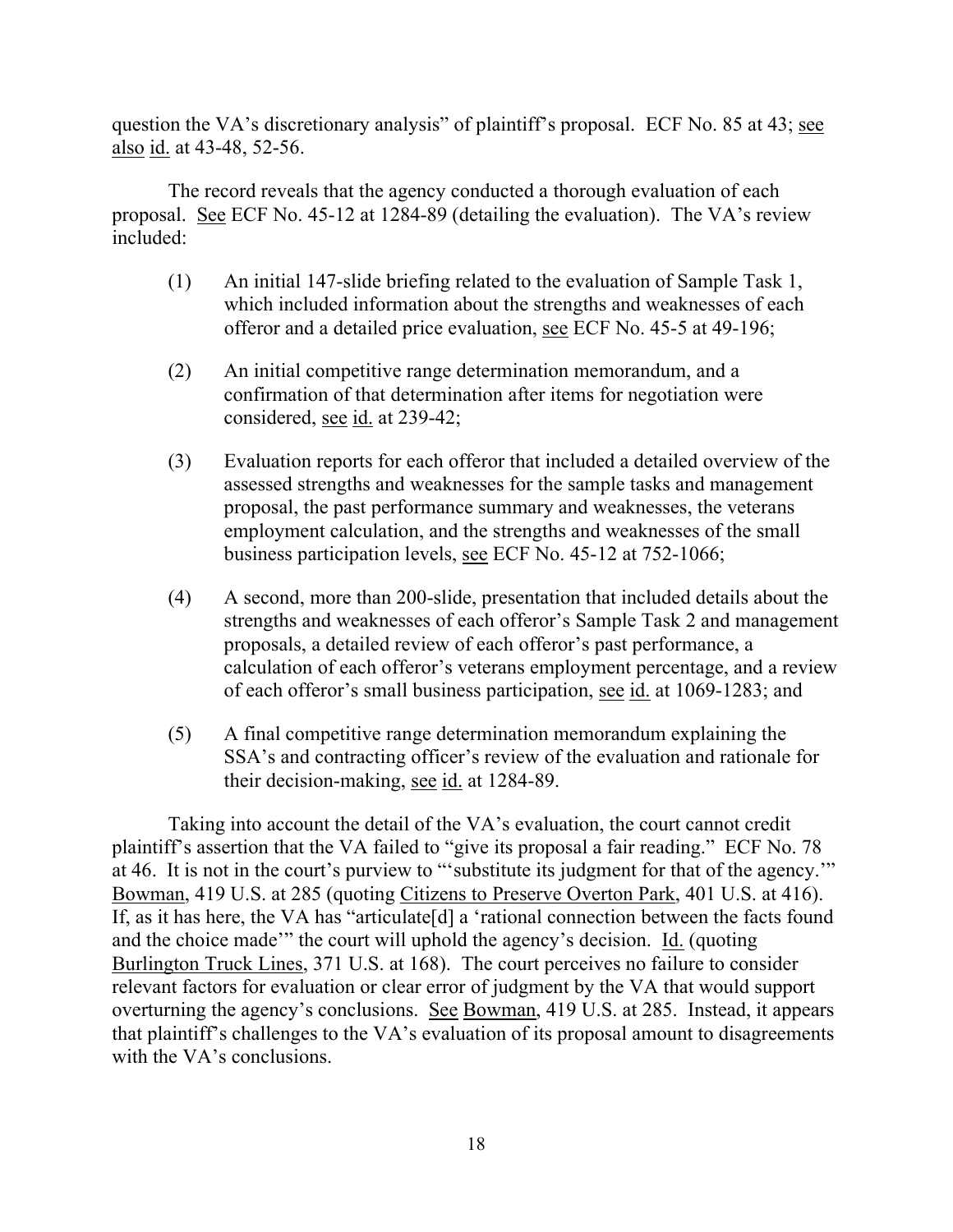C. Plaintiff Does Not Have Standing to Pursue Its Challenges to the Agency's Actions Subsequent to Its Elimination

Having found that the VA did not act arbitrarily or capriciously in evaluating plaintiff's proposal, and that plaintiff was thereby appropriately eliminated from the competition, the court now turns to the question of plaintiff's standing to pursue its claims regarding the agency's actions subsequent to plaintiff's elimination.

Defendant argues that plaintiff does not have standing to bring its remaining claims because it cannot establish prejudice. See ECF No. 100 at 13, 16, 18. Defendant further argues that, because the solicitation provided for multiple awards rather than a set number of awards, any errors in the evaluation of those offerors included in the competitive range—and the eventual awardees—cannot have prejudiced plaintiff. See id. at 13-18.

Plaintiff responds that if it had received the scores it "should have received," it would have been "well above four companies in the second competitive range," and "would have received award." ECF No. 102 at 9. Further, plaintiff argues, it has "advanced non-frivolous allegations that five of the nine [awardees] should have been removed from consideration entirely," would have ensured plaintiff was "within the final seven companies to whom the Agency contemplated making award." Id.; see also id. at 10 (making the same argument related to the "immitigable OCIs the Agency never considered"). Thus, plaintiff contends, it has standing to raise each of these issues. See id. at 10-17.

In the court's view, each of plaintiff's remaining challenges constitutes a challenge to the agency's actions subsequent to plaintiff's elimination from the competition. As such, plaintiff could not have been prejudiced by the agency's actions and lacks standing to bring the claims. The court will explain how this principle applies to each claim, in turn.

## 1. Plaintiff Was Not Prejudiced by Any Alleged Failure to Exclude Intervenor-Defendant Aptive

Plaintiff argues that the VA should have excluded intervenor-defendant Aptive from the competition for two reasons: (1) Aptive made substantive revisions to its Sample Task 1 proposal in response to Amendment 1 "that the Solicitation prohibited," ECF No. 78 at 23; and (2) Aptive failed to submit its required CTAs as part of its management proposal, see id. at 26-27. Likewise, four other awardees failed to submit signed veterans employment certifications. See id. at 25. According to plaintiff, by permitting Aptive and the other awardees to proceed with proposals that failed to conform to the solicitation requirements, the VA treated them more favorably than plaintiff. See id. at 26-27. Plaintiff contends that if the other offerors had been "evaluated . . . according to the Solicitation's requirements, [plaintiff] had a substantial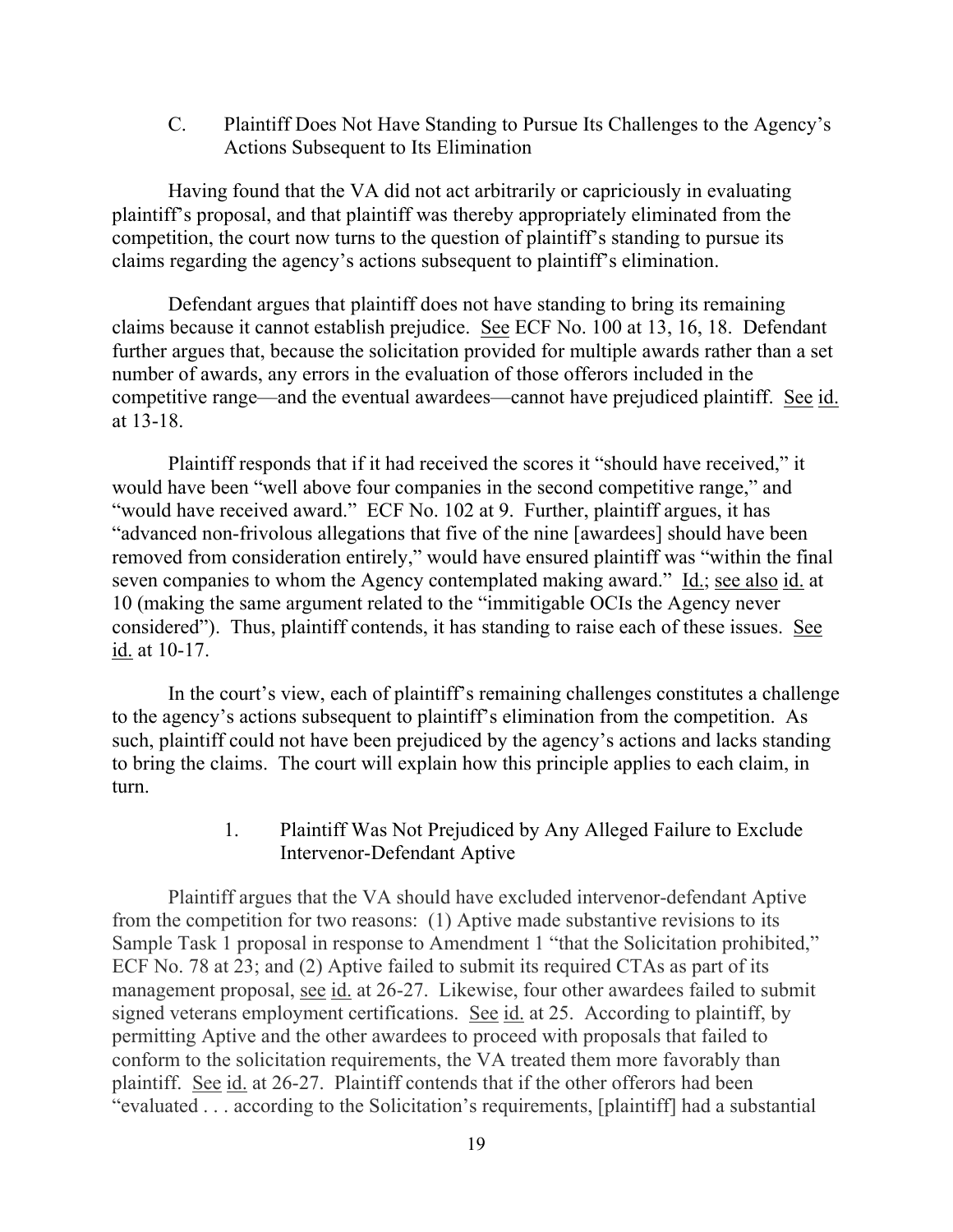chance of receiving an award." Id. at 27. Plaintiff further argues that it has standing to pursue this claim because had the agency properly evaluated these proposals and eliminated them, "there would have been fewer than seven companies in that range, [and plaintiff] would have been included." ECF No. 102 at 13 (emphasis in original).

Defendant responds that because plaintiff "cannot establish that it was improperly eliminated from the competitive range . . ., there is no basis for [plaintiff] to argue that it was prejudiced by the VA's alleged failures to eliminate nonresponsive proposals." ECF No. 85 at 72. Defendant further argues that "Aptive's inclusion [in the competitive range] is independent and distinct from [plaintiff's] elimination." ECF No. 100 at 12. And, because the "solicitation did not establish that the agency would make a certain number of awards," "the removal of one Offeror" from the group of the "most highly rated proposals" "does not elevate another offeror . . . to the most highly rated." Id. at 12.

To succeed on its argument that the VA should have excluded other offerors, plaintiff must demonstrate that it was prejudiced—meaning, at minimum, show that "had the alleged errors been cured, . . . 'its chances of securing the contract [would have] increased.'" Precision Asset, 125 Fed. Cl. at 233 (quoting Info. Tech., 316 F.3d at 1319). The court agrees with defendant that plaintiff has not done so. In the court's view, the VA's evaluation of the proposals, whether inappropriately revised or missing required components, did not affect the VA's evaluation of plaintiff's proposal. Plaintiff has neither explained how—nor pointed to any record evidence that—a change in the VA's evaluation of Aptive's proposal would have changed how the VA viewed plaintiff's proposal. Simply stating that its proposal "was either next in line for admission to the competitive range or the second company in line," is insufficient under the multi-award circumstances here. ECF No. 102 at 6; see also Wis. Physicians, 151 Fed Cl. at 43 (noting that it would be "illogical" for an agency to "reverse course and reinstate an offeror that had been eliminated from the competition as technically unacceptable" merely because another offeror's proposal was deficient). As defendant noted, there was no guaranteed number of awards, and the exclusion of one offeror from the competitive range did not necessarily ensure the inclusion of another. See ECF No. 100 at 12. Therefore, regardless of the VA's evaluation of the other proposals, plaintiff cannot establish prejudice sufficient to confer standing, and its claim on this point must fail. See Alfa Laval, 175 F.3d at 1367 (noting that to establish prejudice, "a protester must show 'that there was a substantial chance it would have received the contract award but for that error'") (quoting Statistica, 102 F.3d at 1582).

## 2. Plaintiff Was Not Prejudiced by the VA's Alleged Improper Use of Competitive Range Procedures

Plaintiff argues that the VA "neither gave meaningful consideration to all evaluation criteria nor had any reason to conduct discussions," making its use of a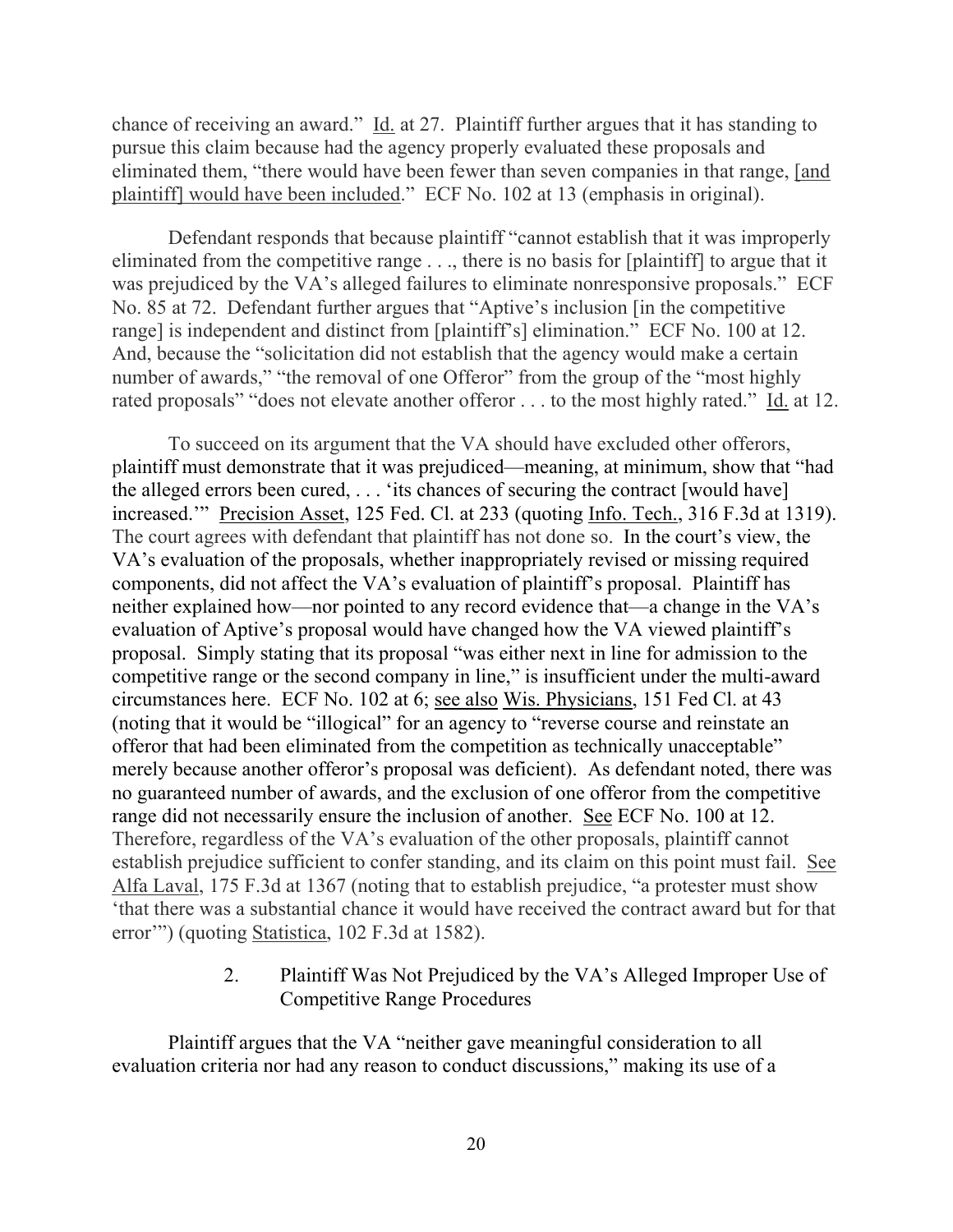competitive range inappropriate.<sup>8</sup> ECF No. 78 at 47. According to plaintiff, the VA's establishment of the competitive range "was a disguised source selection decision." Id. Plaintiff contends that the IFNs the agency issued for discussions were "intended to cure Solicitation compliance defects" and to request information about past performance "that the Agency already knew the answers to and for which it performed an entirely perfunctory and undocumented evaluation." Id. This, plaintiff argues, demonstrated that the VA did not "intend to use the competitive range determination to cull out additional offers," id., and made the VA's source selection decision "defective," ECF No. 89 at 27.

Defendant responds that the agency properly utilized competitive range procedures, and plaintiff lacks standing to advance this claim. See ECF No. 85 at 61-64; ECF No. 100 at 15-16. Defendant notes that the agency actions were reasonable, in compliance with the regulations, and within its discretion. See ECF No. 85 at 62-63. The VA, defendant contends, appropriately issued specific items for discussion in the IFNs, see id. at 62, acknowledged that proposal revisions may be necessary, see id., and ultimately permitted offerors "to make any revision permitted by the solicitation that they desired," id. at 63. Thus, according to defendant, the VA's use of the competitive range was "proper and should be upheld," id. at 64, and plaintiff's "unsupported speculation" about the agency's intent should be rejected by the Court," id. at 63. Defendant further contends that plaintiff could not have been prejudiced by the agency's use of the competitive range after it was properly excluded from the range because changing the use of the competitive range "would have no bearing on [plaintiff's] chances to improve its proposal or its chances for award." ECF No. 100 at 16.

In the court's view, the VA's use of the competitive range—even if an inappropriate use due to the lack of discussions—did not affect the VA's evaluation of plaintiff's proposal. Plaintiff has neither pointed to any record evidence nor explained how the VA's view of plaintiff's proposal would have changed had the VA not used competitive range procedures. Simply stating that its proposal "was either next in line for admission to the competitive range or the second company in line," is insufficient. ECF No. 102 at 6; see also Wis. Physicians, 151 Fed. Cl. at 43. There was no guaranteed number of awards in this procurement, and the solicitation contemplated only seven awards. See ECF No. 45-2 at 431. Plaintiff's proposal was effectively the tenth or eleventh highest rated proposal. See ECF No. 102 at 6 (stating that plaintiff's proposal was "either next in line for admission to the competitive range or the second company in line"); ECF No. 45-19 at 729 (noting that there were nine offerors included in the competitive range). The agency exercised its appropriate discretion to identify the offerors providing the best value for this solicitation. Plaintiff does not explain, nor can

<sup>&</sup>lt;sup>8</sup> To the extent plaintiff's argument on this point re-asserts its prior argument that the VA failed to properly evaluate the proposals, the court has already reviewed that argument and determined that the agency's evaluation of the proposals was reasonable. See supra, Section B.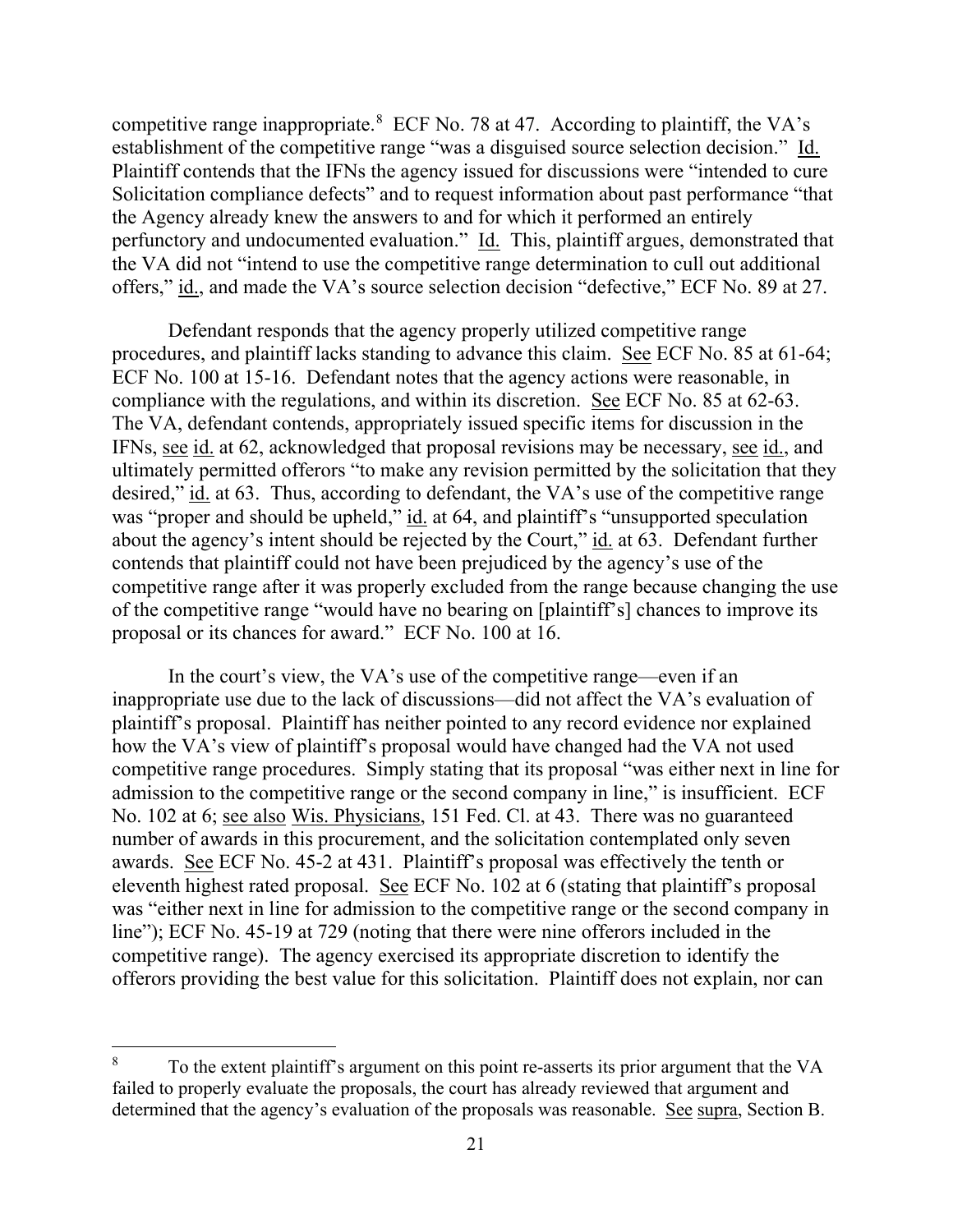the court discern, how not using the competitive range would have improved plaintiff's chances of securing the contract in this multi-award procurement. ECF No. 78 at 46-48.

Further, to the extent that plaintiff's assertion that the VA performed a "cursory analysis of anything other than the Technical factor and . . . turn[ed] that Technical factor into a go/no-go evaluation" is an argument that had the VA evaluated the whole proposal, plaintiff would have been more likely to secure the contract, such argument is unavailing. Id. at 48. The VA plainly considered all of the evaluation factors, as well as price, and determined that each offeror in the final competitive range merited an award. See supra, Section B; ECF No. 45-19 at 771-72; see also id. at 729-30. It appears to the court that plaintiff's argument is a further disagreement with the VA's conclusion. The agency is granted wide latitude in determining which proposal represents the best value for the government. See E.W. Bliss, 77 F.3d at 449. And, as the court is not empowered to substitute its judgment for that of the agency, it declines to do so here. Bowman, 419 U.S. at 285.

Regardless of whether the VA's use of a competitive range was inappropriate, plaintiff has failed to establish prejudice sufficient to confer standing and thus, its claim on this point must fail. Alfa Laval, 175 F.3d at 1367 (quoting Statistica, 102 F.3d at 1582).

> 3. Plaintiff Was Not Prejudiced by the VA's Addressing a Potential Organizational Conflict of Interest

Plaintiff argues that the procurement is "tainted" by "immitigable OCIs" involving Booz Allen Hamilton (BAH). ECF No. 78 at 18. According to plaintiff, BAH was a "Major Subcontractor" for two offerors included in the competitive range as well as the incumbent contractor along with Cerner for the VA's EHRM contract. Id. (citing ECF No. 45-5 at 297; ECF No. 45-7 at 148; ECF No. 45-20 at 16). This, plaintiff contends, gives rise to "all three types of OCI with respect to this Solicitation." Id. at 21. Specifically, plaintiff argues that "the Agency failed to appropriately analyze the acquisition to avoid, neutralize, or mitigate BAH's significant and immitigable OCIs even though the Agency was aware of BAH's role in the EHRM program and its status as a proposed Major Subcontractor to two offerors." Id. at 22. Plaintiff argues that it has standing to bring these claims because "there is nothing in the record to suggest that [plaintiff] would not be included [in the competitive range] were Aptive and Decisive Point eliminated." ECF No. 102 at 17.

Defendant contends that plaintiff does not having standing to bring this claim and it "failed to allege 'hard facts' establishing either an actual or apparent OCI." ECF No. 85 at 80. According to defendant, plaintiff's allegations are "speculation." Id. Defendant argues that any potential OCIs related to BAH did not require evaluation during the solicitation at issue here, rather they "would need to be evaluated at the time of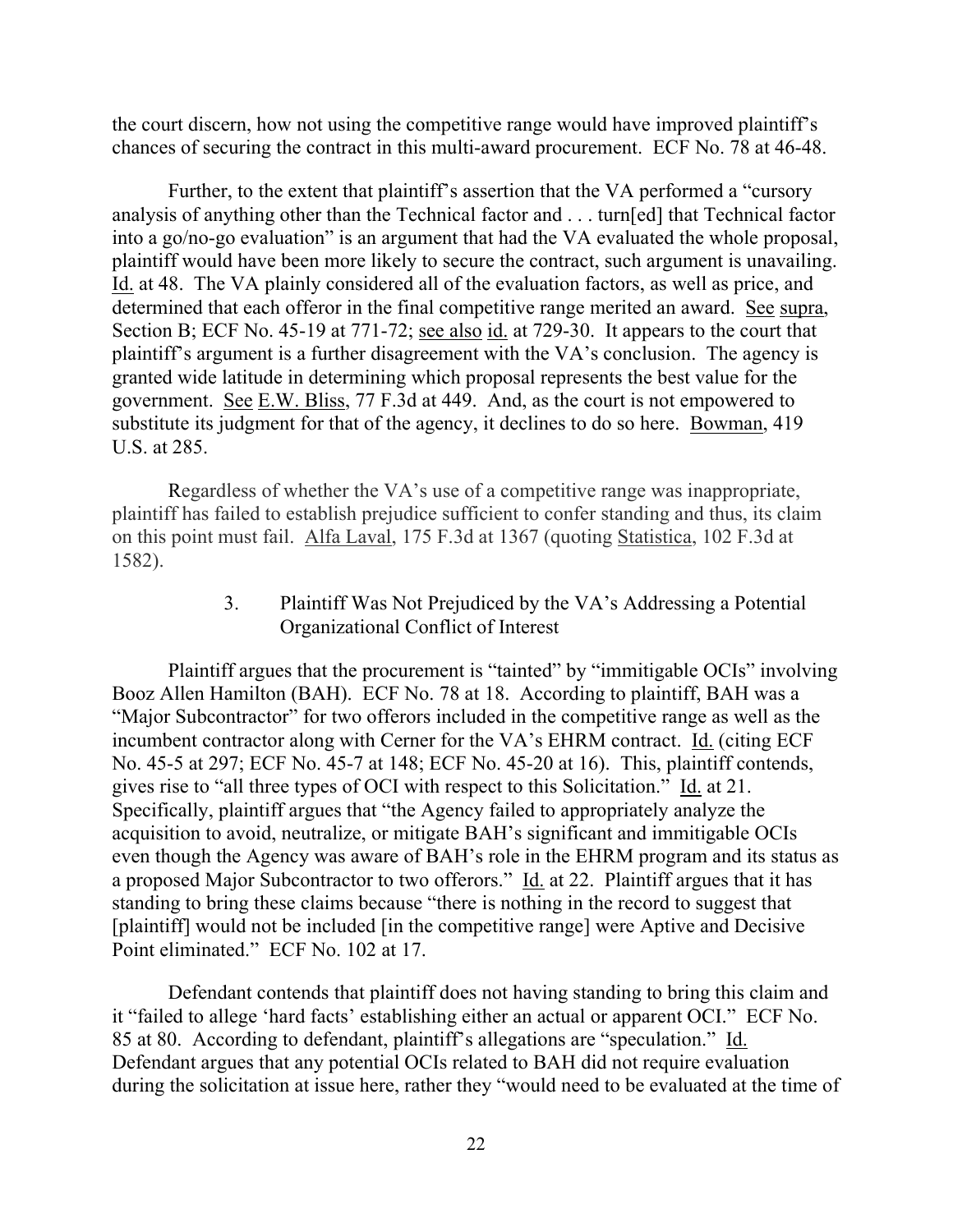the competition for [ ] task orders." Id. And, even so, the contracting officer "evaluated the potential for [OCIs] during the procurement" when he "considered whether contractors or subcontractors who have supported the VA's EHRM efforts would have an [OCI] with respect to Sample Task 1." Id. at 81. Defendant thus contends that the court should defer to the contracting officer's "'considerable discretion'" in identifying conflicts. Id. at 82.

Defendant further contends that "[plaintiff] has no standing to challenge the contracting officer's award of contracts to offerors with BAH as a subcontractor because [plaintiff's] proposal had been eliminated from the competitive range." ECF No. 100 at 17. According to defendant, the multiple possible awards, and the fact that the agency ultimately awarded more contracts than it originally planned, means that "[e]ven if [plaintiff] were correct and the contracting officer were to determine that those offerors with BAH as a subcontractor have a conflict that cannot be mitigated and therefore are ineligible for award, [plaintiff's] proposal would not be improved and thus brought back into consideration for award." Id.

 In the court's view, the VA's evaluation of the potential OCI—even if improper—did not affect the VA's evaluation of plaintiff's proposal. Plaintiff has pointed to no record evidence and has not explained how the VA's view of plaintiff's proposal would have changed had the VA evaluated the OCI differently. Simply stating that its proposal "was either next in line for admission to the competitive range or the second company in line," is insufficient. ECF No. 102 at 6; see also Wis. Physicians, 151 Fed. Cl. at 43. "Unless there is a 'connection between the government's [alleged] error and [the protestor's] failure to secure the contract . . . , there is no injury to redress, and no standing to sue.'" Wis. Physicians, 151 Fed. Cl. at 44 (quoting Labatt Food Serv., 577 F.3d at 1381) (alterations in original). Plaintiff does not explain, nor can the court discern, how a different evaluation of the alleged OCI would have improved plaintiff's chances of securing the contract in this multi-award procurement where plaintiff's proposal had already been properly evaluated by the agency and found not to merit further consideration. Therefore, plaintiff cannot establish prejudice sufficient to confer standing, and its claim on this point must fail. See id. at 44-45.

#### IV. Conclusion

Accordingly, for the foregoing reasons:

- (1) Plaintiff's motion for judgment on the AR, ECF No. 78, is **DENIED**;
- (2) Defendant's and intervenor-defendants' cross-motions for judgment on the AR, ECF No. 80, ECF No. 83, and ECF No. 85, are **GRANTED**;